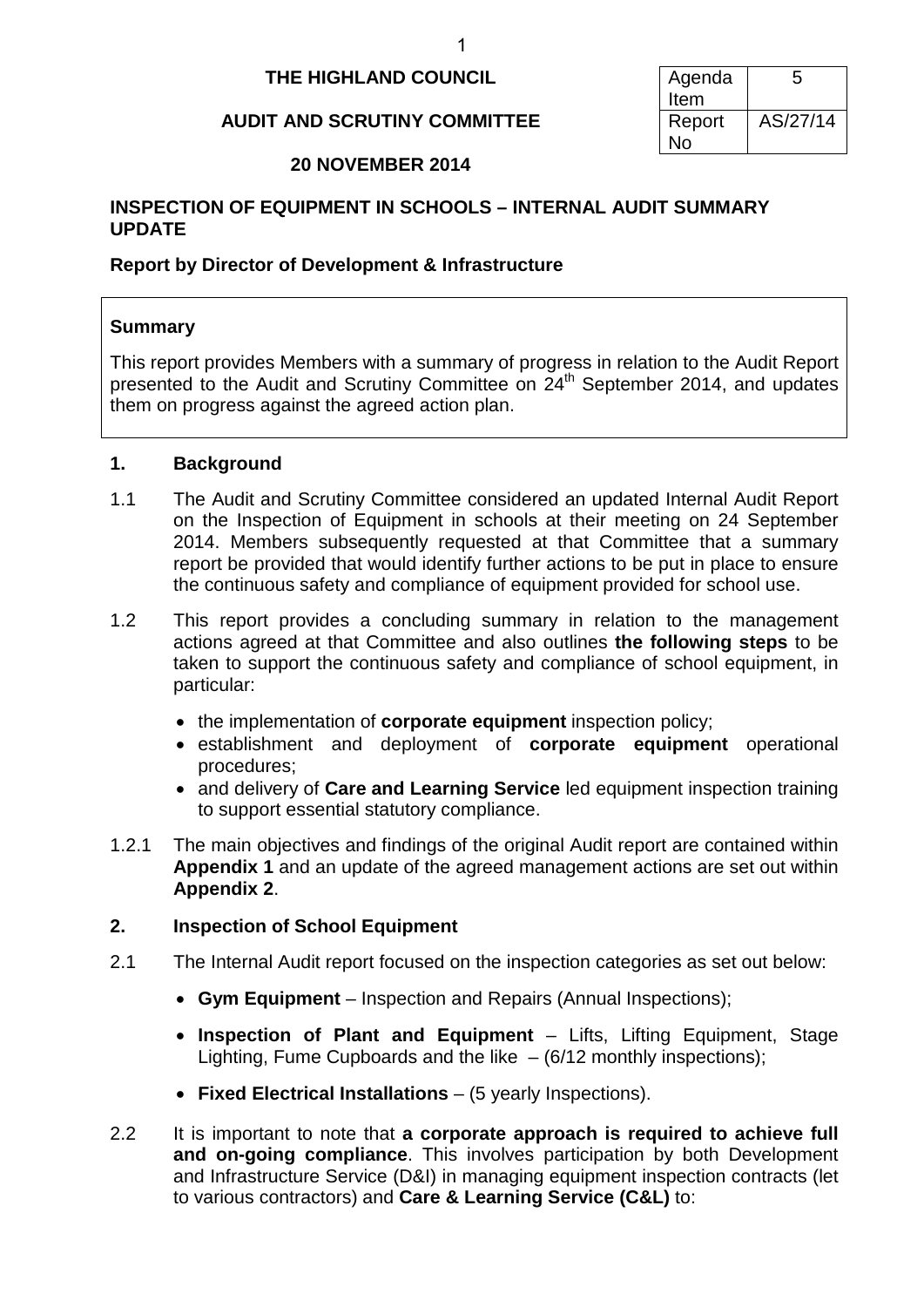- induct new school staff in rigorous equipment/premises checks;
- regularly refresh inspection training to ensure a consistent approach is maintained;
- carry out regular equipment pre-use checks inc. equipment list updates and
- ensure that equipment identified with defects is not used/removed from use.
- 2.3 School Gym Equipment
- 2.3.1 The table below sets out the responsibilities for Gym Equipment.
- 2.3.2 C&L Service has a specific "duty of care" in relation to equipment purchase, staff training, pre-use checks and removal of faulty equipment from curricular use.

|                                                                           | <b>Gym Equipment: Summary of Responsibilities</b>                                                                          |                                                                                                                                                                  |
|---------------------------------------------------------------------------|----------------------------------------------------------------------------------------------------------------------------|------------------------------------------------------------------------------------------------------------------------------------------------------------------|
| <b>Development</b><br>and<br><b>Infrastructure</b><br><b>Service</b>      | <b>Care and Learning</b><br><b>Service</b>                                                                                 | Notes on safety                                                                                                                                                  |
| A. Administer the<br>Annual<br>Inspection of<br>gym equipment<br>contract | Induct/Train users and PE<br>1.<br>teachers on use of equipment<br>and Pre-use checks                                      | Records of training are required<br>to be maintained                                                                                                             |
| Instruct repairs<br>В.<br>to Contractor<br>after client<br>authorisation  | Purchase gym equipment<br>2.                                                                                               | If new equipment is not recorded<br>then it may not be available for                                                                                             |
|                                                                           | 3.<br>Maintain equipment asset<br>register                                                                                 | inspection                                                                                                                                                       |
|                                                                           | Store equipment<br>4.                                                                                                      | If equipment is poorly stored or<br>storage affects handling /<br>condition then damage can<br>occur                                                             |
|                                                                           | 5.<br>Use equipment                                                                                                        | Responsibility for use of<br>equipment rests with the Head<br>Teacher                                                                                            |
|                                                                           | Pre-use checks to be<br>6.<br>introduced                                                                                   | Identification of equipment<br>defects is an essential element<br>required for risk assessment                                                                   |
|                                                                           | 7.<br>Gym equipment activity risk<br>assessment to be introduced                                                           |                                                                                                                                                                  |
|                                                                           | 8.<br>Authorise repairs and<br>replacement                                                                                 | Delays can occur in issuing<br>authorisation for repairs.<br>Reasons for not authorising a<br>repair need to be recorded (i.e.<br>a replacement may be on order) |
|                                                                           | Monitor effectiveness of pre-<br>9.<br>use checks, training<br>implementation and accuracy<br>of equipment asset register. | Line / area management<br>involvement with reports issued<br>to senior managers.                                                                                 |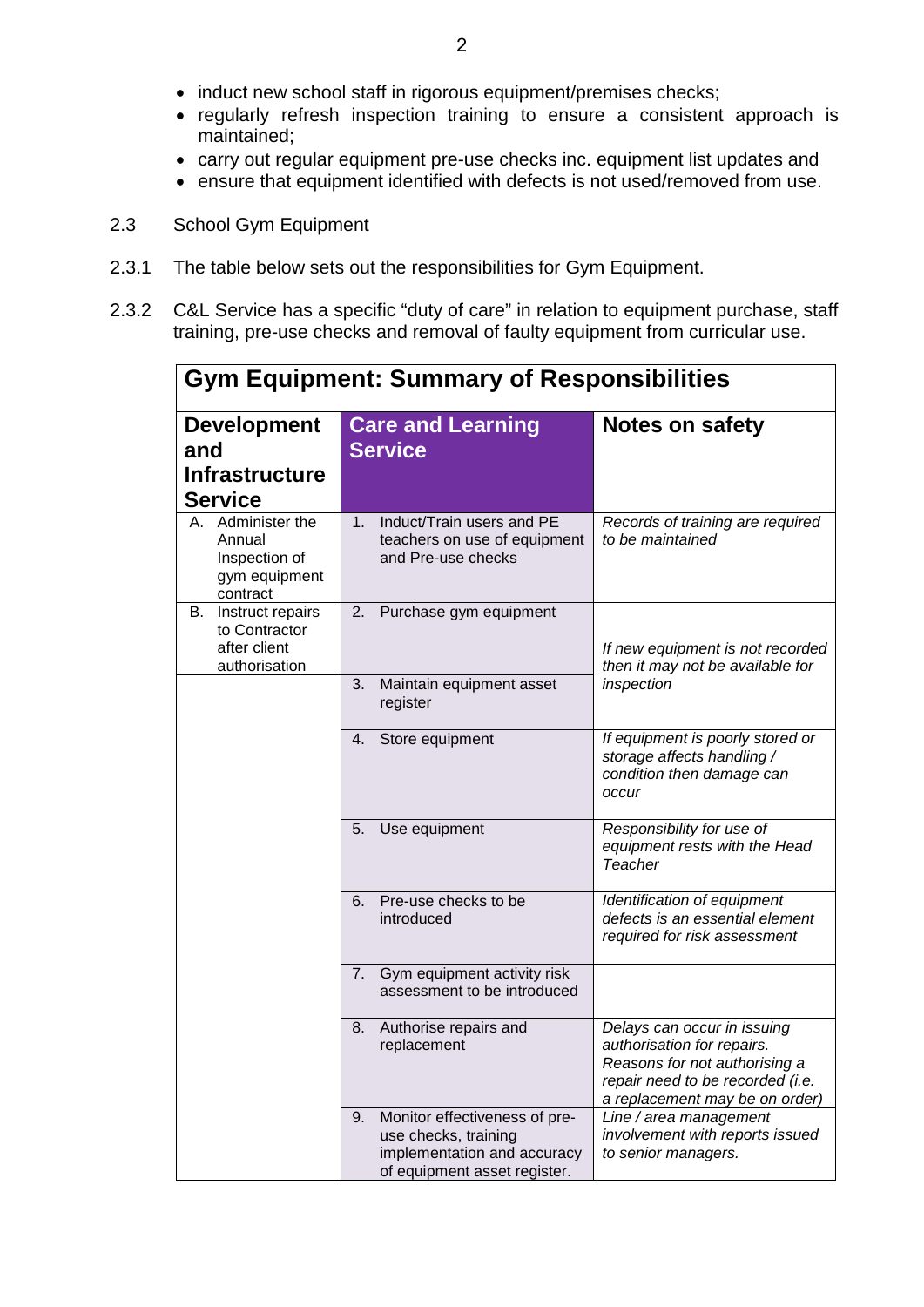2.3.3 D&I Service currently manage the contractor appointed to carry out the **annual inspection** of condition of all Gym apparatus.

Condition reports are produced by the appointed contractor at the end of each inspection and the status of each piece of apparatus is recorded with one of the following descriptors:

- **Pass**
- **Pass with attention**
- **Fail 'do not use'** (with a recommendation for repair or replacement).

The Responsible Premises Officer (RPO)/ Head Teacher is advised of the condition status at the end of each site inspection visit.

Items highlighted with **Fail defects** can range from missing end caps on badminton stands, missing basketball nets, knotted/worn climbing ropes, staples in wall bars, loose fixings on benches through to missing anti-slip pads for vaulting, torn gym mats and damaged rails on climbing frames.

2.3.4 This annual inspection regime has highlighted that after inspection there will be no items of failed gym equipment left in use as RPO's are specifically advised to take defective equipment out of use.

However, gym equipment that gets damaged prior to the next inspection date should be taken out of use by the person in charge of the premises or the person directly responsible for allowing the gym equipment to be used.

- 2.3.5 This inspection process is to be strengthened and the **importance of having pre-use checks in place** to monitor any deterioration / accidental damage between annual inspections is being promoted as a measure to ensure equipment is safe before use.
- 2.3.6 In addition to this, service and inspection information relating to new equipment purchased by individual schools needs to be timeously forwarded on to D&I Service to ensure that equipment asset lists for service contractors are kept up to date. Failure to do this can result in equipment not being identified as requiring an annual inspection.
- 2.3.7 To ensure a consistent Highland wide approach is adopted, C&L Service has made a commitment to:
	- develop gym activity risk assessments;
	- provide advice on managing and updating school equipment lists;
	- review the equipment pre-use check process and
	- roll revised procedures out to all schools/PE heads of department for action throughout 2015.
- 2.3.8 It is recognised that appropriate resources, support and training will be required to assist schools in implementation of the recommendations from the internal audit. As a result, to assist Head Teachers, Council Facilities Management Assistants have commenced inspections as a pilot in a number of selected primary schools as part of their wider role in property checks. Janitorial staff will also be trained in gym equipment pre-use checks and it is planned that this will also be rolled out across all C&L facilities.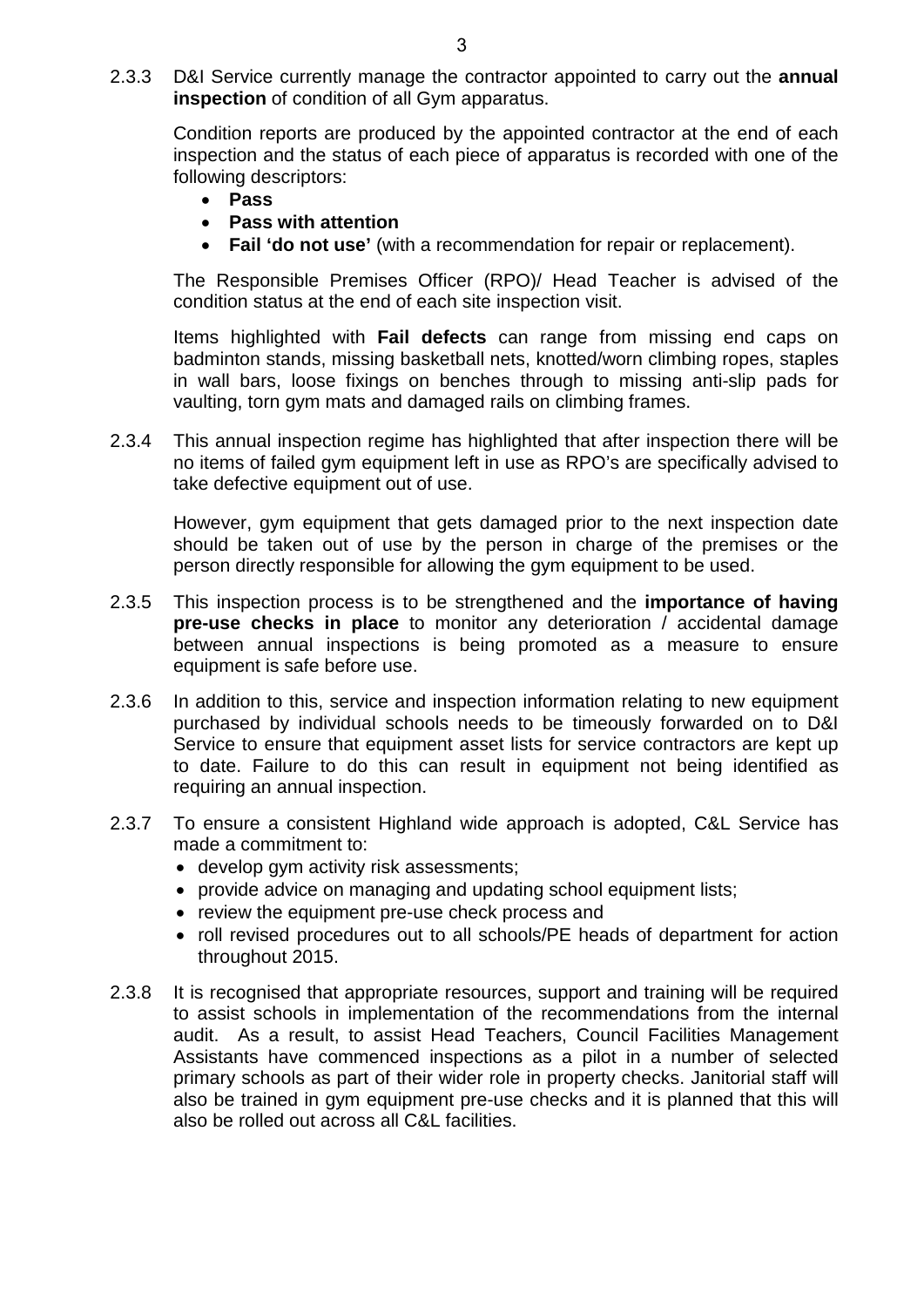- 2.3.9 Development work is already underway to ensure schools have appropriate guidance, materials and checklists to support them in relation to pre-use checks. There will be further engagement with school based staff to ensure that the guidance etc. developed takes account of input from those staff which would have responsibility for its use, to ensure it reflects the most effective and workable solution within available resources. Feedback from the pilot referred to above will be used to inform further development and rollout of this approach. ECAS Committee will receive an update report on progress with the gym equipment inspection approach.
- 2.4 Inspection of Plant and Equipment
- 2.4.1 All plant and equipment such as passenger lifts, lifting equipment, slings, hoists, stage lighting and the like are rigorously inspected by a contractor appointed on behalf of the Council via Development and Infrastructure Service to ensure that equipment presented by RPO's for inspection complies with the Lifting Operations and Lifting Equipment Regulations 1998 (LOLER) and the Provision and Use of Work Equipment Regulations 1998 (PUWER).
- 2.4.2 Council Services are kept updated on the outcome of the equipment inspections via a database accessed through a web based electronic portal.

In addition to the portal regular e-mail condition reports are also sent to service representatives for appropriate action. All defective inspected plant and equipment is immediately taken out of service and set aside for either repair or disposal. Repairs when required are instructed via Council framework contractors. This system is working well across the Highland Council area.

- 2.4.3 In addition to the statutory checks noted above all operators of Council equipment have a **legal duty of care** to ensure that any equipment found to be defective via their regular pre-use check is removed from service until it has been repaired or disposed of. Council Services therefore need to ensure that operators of plant and equipment are regularly trained to be able to identify where not to use a defective piece of equipment.
- 2.5 Fixed Electrical Installations
- 2.5.1 British Standard 7671 recommends that all fixed electrical installations in public buildings must be inspected and tested on a 5year cycle. The Council via D&I Service has let a comprehensive fixed Electrical Inspection and Testing contract which will ensure that all Council public buildings have a valid Fixed Electrical Inspection and Test report by July 2016.

Any high priority electrical defects (classification "C1") identified during the inspection/testing process are instructed and remediated without any delay.

Lower priority defects (C2 and C3's) are grouped together and put out in batches for competitive pricing thus ensuring best value for the Council.

2.5.2 In addition to this RPO's/Head Teachers also have a duty to regularly inspect their properties and identify any faulty/damaged electrical equipment. Where electrical equipment is found to be damaged it is reported to local Maintenance Officers who in turn arrange remedial works to be completed via framework contractors. This established process is working across the Highland Council area.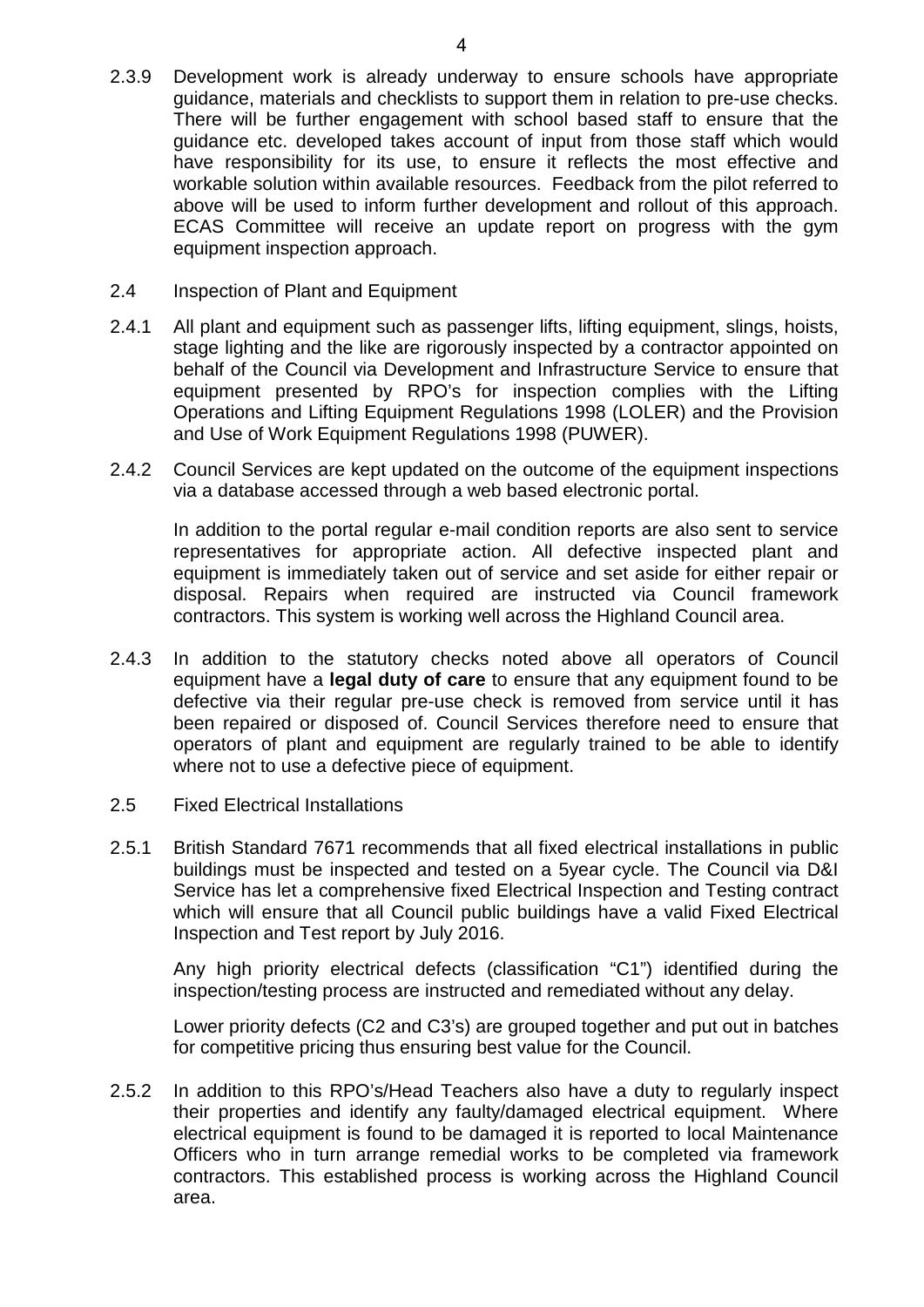# **3. Progress with Technical/Contractual Actions relating to Inspection Contracts**

- 3.1 All technical/contractual aspects relating to audit actions e.g.
	- inspections by contractors;
	- central record keeping and
	- contract administration have now been completed or have had instructions issued to implement improvements.

Remaining actions which have longer term impact relate to the:

- development of operational procedures;
- regular training of premises staff on pre-use checking of equipment and
- monitoring arrangements to be agreed in conjunction with Council Services.

# **4 Audit Findings**

4.1 The audit report contains 13no recommendations, 2no of which are categorised as high priority. The recommendations have been accepted by management and the **table below** highlights the level of progress achieved with the implementation of all the agreed actions.

In summary, of the 13no recommendations made by Internal Audit 9no are now complete and the 4no remaining actions (3.2.2, 3.2.4, 3.3.2, and 3.4.1) will be completed by the agreed dates as set out in **Appendix 2.**

4.1.1 **Summary List of Agreed Actions and Status as of 28/10/2014**

|                |               |        | Summary List of Agreed Actions and Status as 01 Z6/T0/Z014 |                                                     |                                                                                                             |
|----------------|---------------|--------|------------------------------------------------------------|-----------------------------------------------------|-------------------------------------------------------------------------------------------------------------|
| Item           | Report<br>Ref | Grade  | Management Agreed Action<br>Progress                       | Responsible<br>Officer                              | <b>Target Date</b>                                                                                          |
| 1              | 3.1.1         | Medium | 1no Sub-action extended to 31/1014                         | <b>Property Risk</b><br>Management Officer          | Complete                                                                                                    |
|                |               |        | 2no Sub-actions are Complete                               | <b>Property Manager</b>                             | Complete                                                                                                    |
| $\overline{2}$ | 3.1.2         | Medium | 3no Sub-actions are Complete                               | <b>Property Manager</b>                             | Complete                                                                                                    |
| 3              | 3.1.3         | Low    | 1no Action is Complete                                     | <b>Property Manager</b>                             | Complete                                                                                                    |
| $\overline{4}$ | 3.1.4         | High   | 3no Sub-actions are Complete                               | Head of Property                                    | Complete                                                                                                    |
| 5              | 3.1.5         | Medium | 3no Sub-actions are Complete                               | <b>Property Manager</b>                             | Complete                                                                                                    |
|                |               |        |                                                            |                                                     |                                                                                                             |
| 6              | 3.2.1         | Medium | 1no Action is Complete                                     | <b>Property Manager</b>                             | Complete                                                                                                    |
|                |               |        | 1no Sub-action Original Target<br>date is 31/03/2015       | <b>Property Manager</b>                             | 31/03/2015<br>In Progress                                                                                   |
| $\overline{7}$ | 3.2.2         | Medium | 1no Sub-action Complete                                    | <b>Property Risk</b><br>Management Officer          | Complete                                                                                                    |
| 8              | 3.2.3         | Medium | 2no Sub-actions are Complete                               | <b>Property Manager</b>                             | Complete                                                                                                    |
| 9              | 3.2.4         | High   | 1no Sub-action extended to<br>21/12/14                     | <b>Property Manager</b>                             | On target to be complete by<br>21/12/14                                                                     |
|                |               |        | 1no Sub-action Original Target<br>date is 29/07/2016       | <b>Property Manager</b>                             | 29/07/2016<br>In Progress                                                                                   |
| 10             | 3.2.5         | Medium | 1no Action is Complete                                     | <b>Property Manager</b>                             | Complete                                                                                                    |
|                |               |        |                                                            |                                                     |                                                                                                             |
| 11             | 3.3.1         | Medium | 1no Action is Complete                                     | <b>Property Manager</b>                             | Complete                                                                                                    |
| 12             | 3.3.2         | Medium | 1no Sub-action extended to<br>28/11/14                     | <b>Property Manager</b>                             | Extended to 28/11/14 to<br>ensure Client Services<br>agree new<br>procurement/remedial works<br>procedures. |
|                |               |        | 2no Sub-actions are Complete                               | <b>Property Manager</b>                             | Complete                                                                                                    |
| 13             | 3.4.1         | Medium | 1no Action extended to 28/11/14                            | Head of Support<br>Services and Head<br>of Property | Extended to 28/11/14 to<br>ensure that process for<br>remedial works is fully<br>deployed.                  |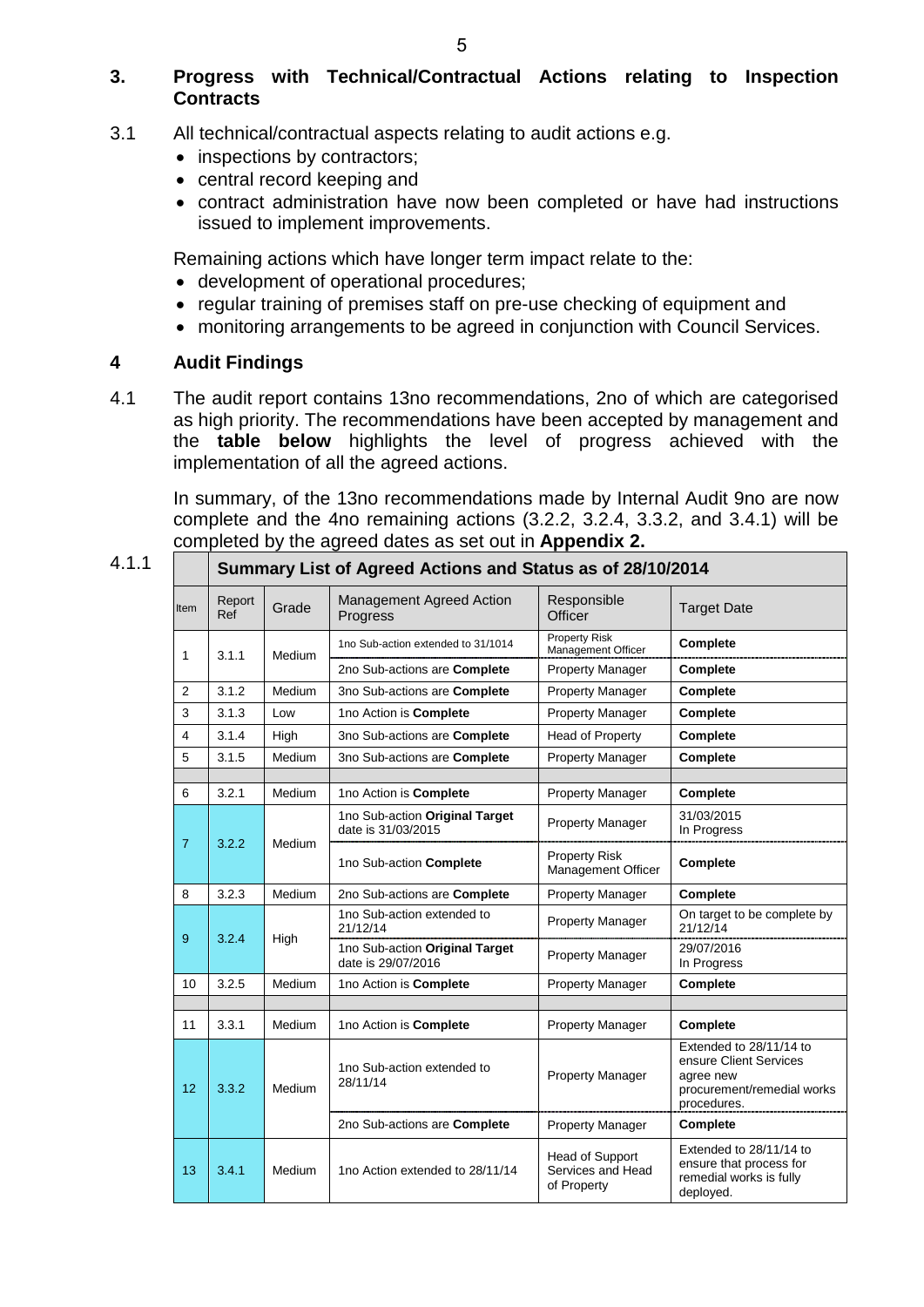- 4.2 In addition to the specific actions identified in the audit report, the **C&L Service** has reallocated existing budgets to ensure that there is sufficient funding to meet the annual cost of all inspection contracts and related remedial works. This will ensure that these contracts are adequately resourced from now onward.
- 4.2.1 **D&I Service** will continue to provide corporate support to all Council Services through the procurement and management of all Property related service contracts with pro-active pre-use checks, staff inspection training and defective equipment removal being managed locally by each respective RPO/Head teacher.
- 4.3 In summary, this report demonstrates the steps being taken to ensure:
	- that the Council's assets/equipment are managed both efficiently and effectively by RPO's/Head Teachers, supported by competent, qualified engineering servicing/inspection contractors and,
	- that engineering service contracts and equipment pre-use checks including RPO training will be sufficiently resourced, refreshed and reviewed to ensure continued compliance with existing and new statutory legislation.

# **5. Implications**

- 5.1 **Financial and Risk:** There are potential **financial and risk** implications relating to the introduction and roll out of pre-use check training across such a large organisation that have yet to be fully appreciated.
- 5.2 **Legal:** HASWA 1974 Section 3 requires employers to ensure that nonemployees (e.g. pupils/students) who may be affected by work activities are not exposed to risks to their health and safety. Where young or vulnerable persons may be affected, the duty of care is greater. This includes the provision, inspection and maintenance of equipment (including gym equipment in schools).
- 5.3 **Resource/Legal**: Failure to follow health and safety legislation can lead to enforcement action by the Health and Safety Executive (HSE) which can range from the serving of an Improvement Notice to Court Proceedings. HSE intervention is now charged at a cost of £124 per hour.
- 5.4 **Legal:** Failure to ensure safety of individuals can also lead to civil action against the Council.
- 5.5 However continued regular inspection and timeous repair of equipment will maintain a safer working environment, prolong the life of school/service assets and deliver savings in the longer term.

# **Recommendation**

Members are invited to note the findings of the updated Audit Report presented to the Audit and Scrutiny Committee on 24 September 2014 and the progress being made by both the Care and Learning Service and Development and Infrastructure Service against the agreed audit action plan.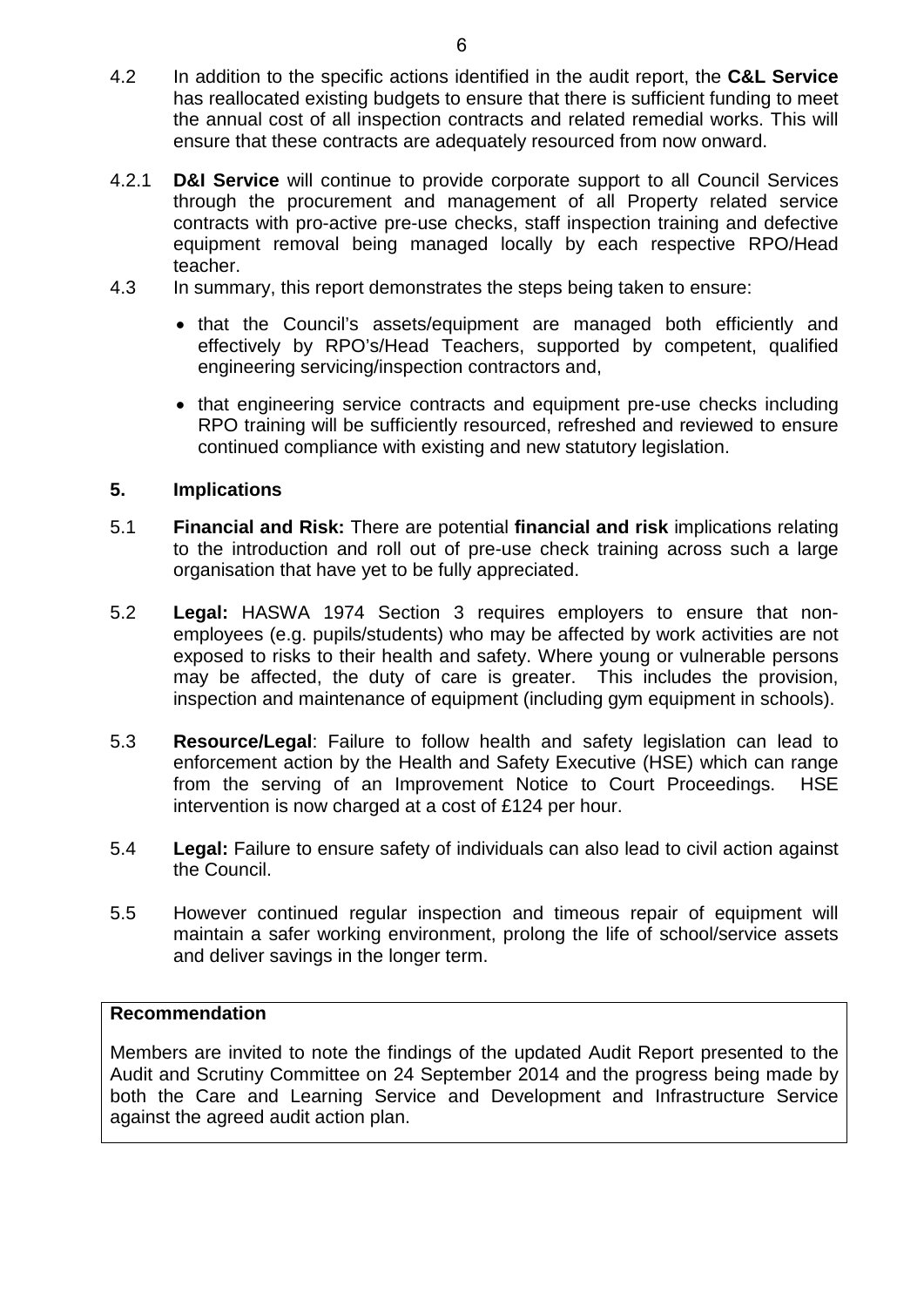Designation: Director of Development and Infrastructure

- Date: 11 November 2014
- Author: Finlay MacDonald, Property Manager Stuart Duncan, Property Risk Management Officer

Appendices: Audit Report Summary & Action Plan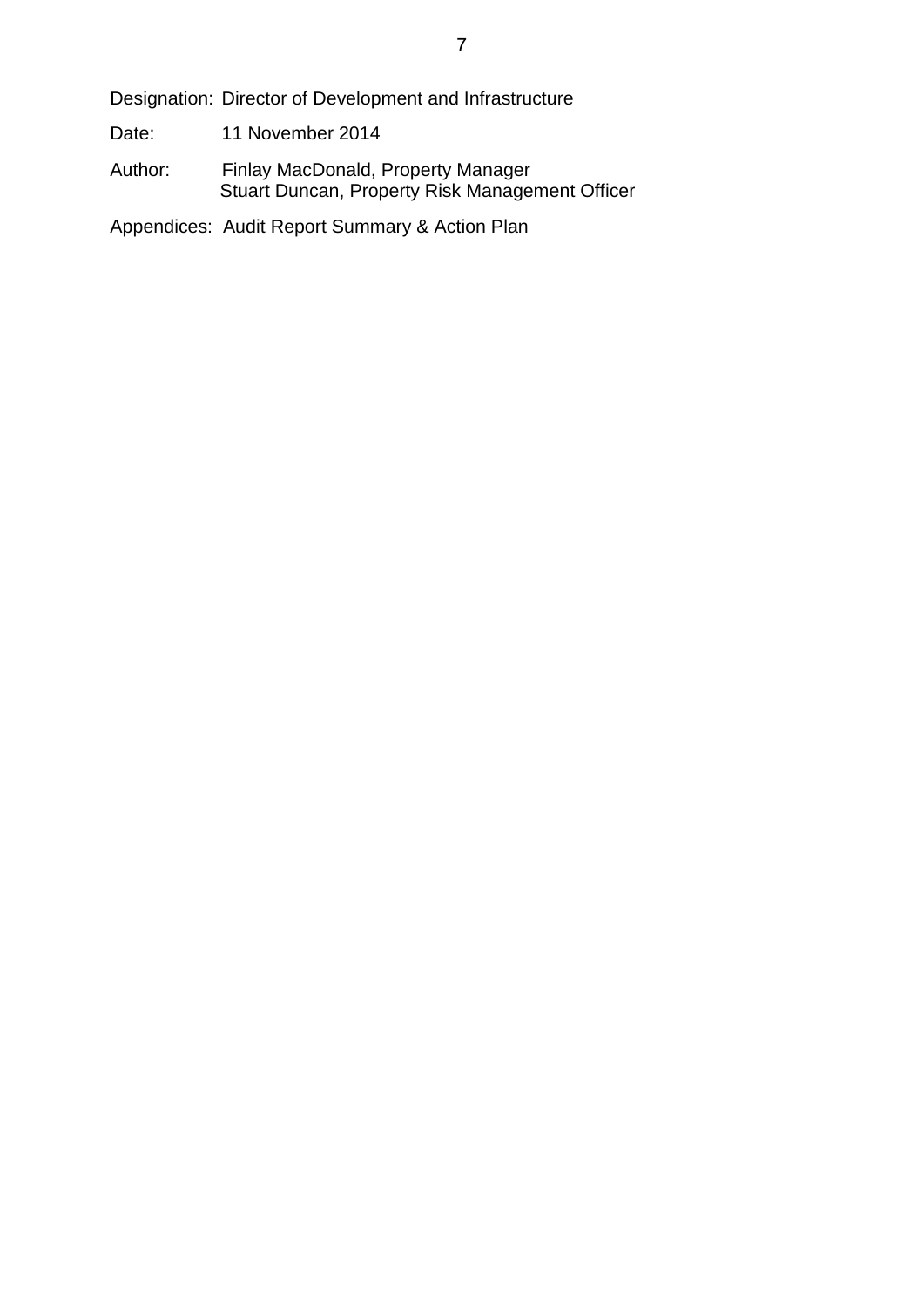## **AUDIT REPORT SUMMARY AUDIT REPORT SUMMARY**

#### **Report Title**

#### **Care & Learning Service/ Development & Infrastructure Service - Inspection of Equipment in Schools**

8

## **Report No. Type of Audit Issue Date**

HC13/017.bf.bf | System

| <b>Draft Report</b> | 14/05/14 |
|---------------------|----------|
| <b>Final Report</b> | 10/06/14 |

#### **1. Introduction**

- 1.1 This audit was undertaken as part of the annual plan for 2012/13 to examine the contractual management arrangements in respect of the Inspection and Testing of Plant, Equipment and Fixed Electrical Installations contract (PAS-INS125) (hereafter to be referred to as "the contract"). The contract commenced on 01/04/07 and was due to expire on 31/03/10. It was then extended for a further 3 years until 31/03/13.
- 1.2 The Property Management Section, Development & Infrastructure Service are the contract administrators on behalf of the interested Council Services such as Care and Learning Service. Each Service has a nominated officer to act on the Service's behalf.
- 1.3 As a result of concerns regarding the overall performance of the contractor, gym equipment, and fixed electrical installation inspections and testing were removed from the contract from 10/12/12 and 01/01/13 respectively. This took place during the course of the audit review.
- 1.4 A number of new contract arrangements were then put in place:
	- In January 2013, a new contract for the inspection and testing of the fixed electrical installations was awarded from February to June 2013, covering all out of date inspections up to the end of May 2013. Another contract was then let to cover the fixed electrical inspections from June to December 2013. Furthermore, new contracts for the inspection and testing of going out of date fixed electrical installations were introduced in February and March 2014 to cover properties within South and North areas respectively. In addition, a new contract was awarded in May 2014 to provide a 2 year cover for routine inspections.
	- The remaining testing and inspection elements, including gym equipment, were included with a contract for the period April 2013 to March 2014. An interim contract is currently in place which expires during August 2014. A replacement contract is presently out to tender.
- 1.5 The audit findings below relate to the arrangements that were in place prior to re-tendering taking place in January 2013.

#### **2. Review Objectives**

The objectives of the review were to ensure that:

- 2.1 There are appropriate contract arrangements in place for the inspection and testing of equipment and this is managed properly.
- 2.2 The Development & Infrastructure Service maintain up-to-date, accurate and complete records of all inspections and subsequent reports. Particular emphasis will be placed upon the process for the inspection of equipment in Schools.
- 2.3 The appropriate action is undertaken and the relevant officers are informed following receipt of the inspection reports
- 2.4 There are appropriate monitoring arrangements in place to ensure that all remedial actions are addressed within the relevant timescale. Emerging themes or issues are promptly identified and escalated in order that any costs can be identified and notified to Care and Learning Management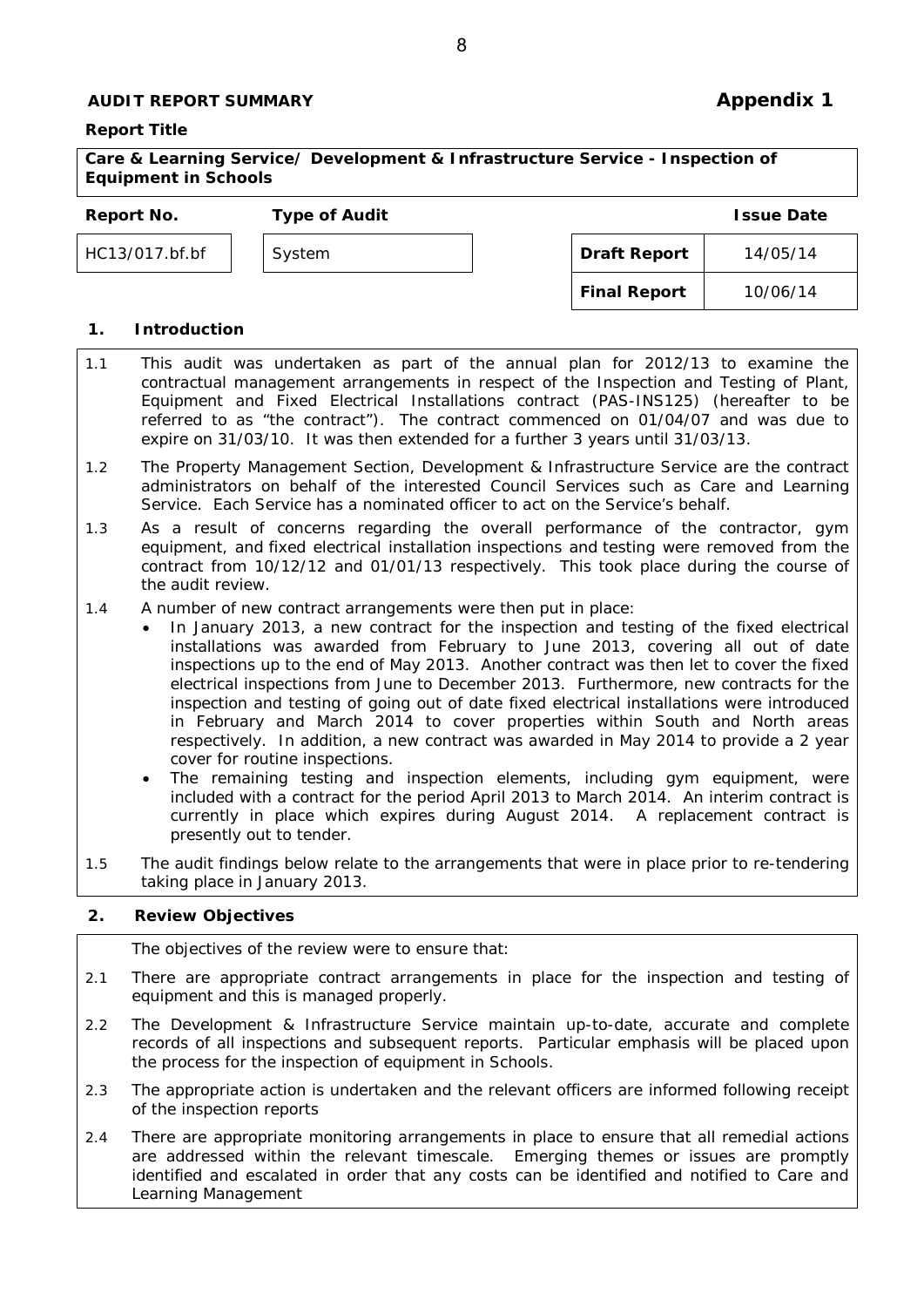#### **3. Main Findings**

The main findings of the review, referenced to the above review objectives, are as follows:

- 3.1 This objective was not achieved as:
	- A number of the expected documents were either not in existence or have not been recently updated:
		- o The policies which would support inspection and testing requirements including:
		- o The "Electrical at Work" policy which has not been subject to recent review;<br>o There are no policies for Lifting Pressure Systems Local Exhaust Ventilation
		- There are no policies for Lifting, Pressure Systems, Local Exhaust Ventilation (LEV) and Gym Equipment.
	- It was highlighted during this audit that there was no service contract in place for LEV equipment and the arrangements in place were only partially compliant with Control of Substances Hazardous to Health (COSHH) requirements. However, the COSHH requirements have since been addressed.
	- There was no procedural guidance issued to assist officers with their required roles and responsibilities.
	- In addition, no documents were held to support the contract extension for the period April 2011 - March 2012.

There was limited contract monitoring during the period January 2010 to December 2011. This was undertaken by way of contract progression meetings which discussed contract and performance issues. However, only 2 meetings were held during these two years. In addition, the meetings held in 2012 were not minuted.

The contractor failed to provide the appropriate detail of report and instead provided a summarised form of testing results. In addition, review of a sample of fixed electrical inspection reports highlighted that the overall opinion did not always correlate with the individual defects identified, making it difficult to assess their importance and necessity for action.

It was not possible to establish whether the contract sums paid were accurate due to the absence of any formal contract variations after March 2009. In addition, the contractor failed to provide evidence that the schedule of works was completed, and there is no documentation to show how the annual price increases were calculated and applied.

The contractor was paid by an Officer within the Finance Service upon receipt of a monthly invoice, with no recourse to the Property Management Section. Services have then been recharged on the same basis as the allocation of insurance premiums rather than works undertaken. In addition, High Life Highland buildings were omitted in calculating the charges to the Care and Learning Service for 2012/13.

3.2 This objective was not achieved as the contractor failed to use the Council's unique site reference numbers; using their own instead. Despite requests for the contactor to reconcile their information to that held by the Council, this was not done.

There is no Council wide asset register of equipment to be inspected and therefore, it could not be established if all assets and equipment held was actually inspected.

There were issues with the contractor's database not presenting all relevant information and this was addressed through the provision of additional reports. Since the previous contract was terminated and a new contractor commenced, this has highlighted further concerns about the quality of the inspections previously undertaken. In particular, where a site has multiple buildings, only one received the fixed electrical inspections (FEI) and the Inspection and Testing (I&T) programme is expanding due to an increased number of items being found by the new contractor.

Access to the contractor's database, where the inspection reports were held, ceased from 31/03/13 due to termination of the contract. In order to address this, all reports were downloaded manually but there are issues with the completeness and accuracy of this data. In addition, the Care and Learning Service's records require updating to ensure that full records of inspections are held.

One school had received an FEI during the course of the contract but this was not recorded on the database and the inspection date is unknown. It could not be confirmed whether the FEIs are in accordance with the expected 5 yearly timescale due to no schedule of works being provided by the contractor. In addition, equipment had been inspected more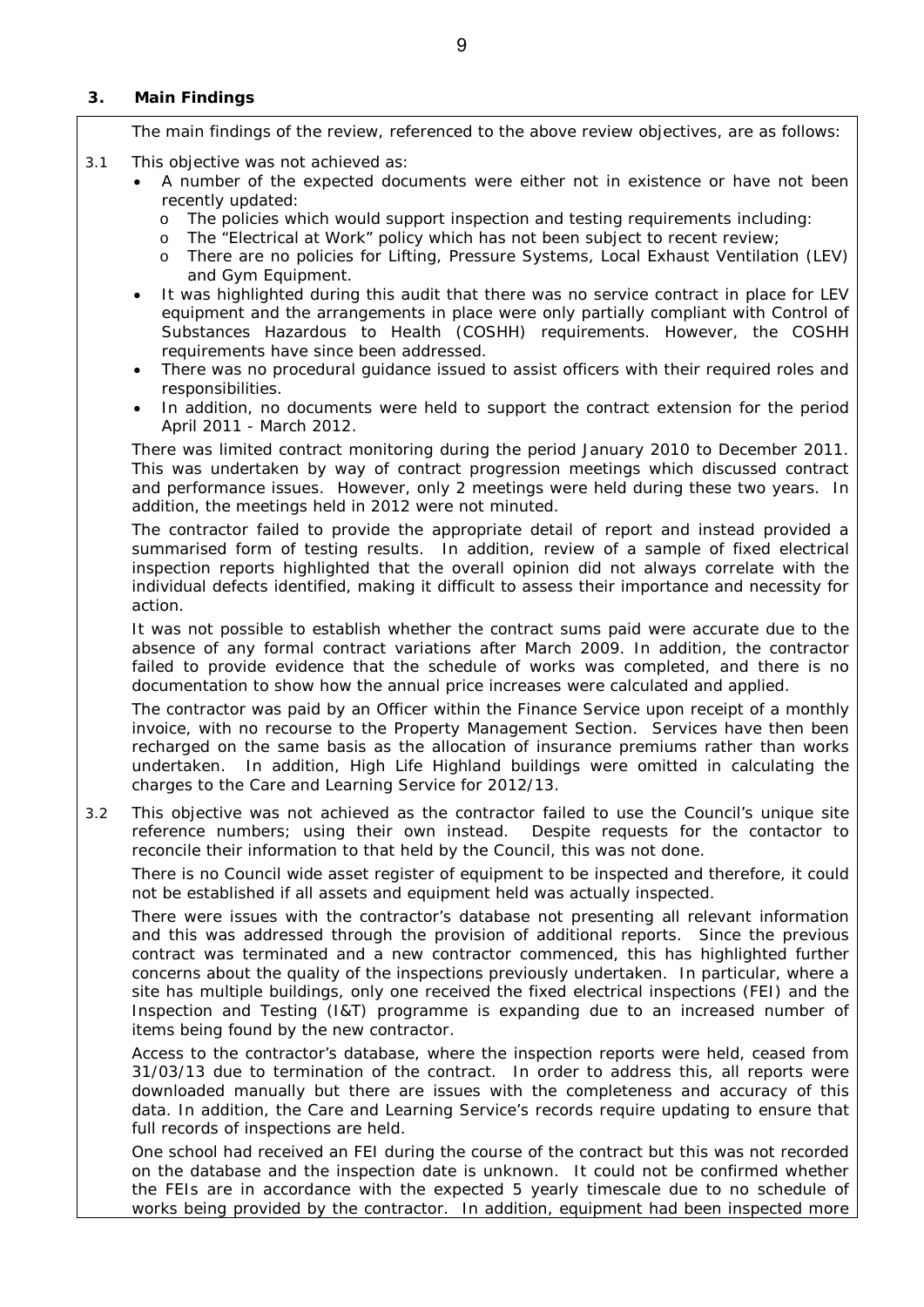regularly than standards direct at one High School examined.

3.3 This objective was partially achieved as the Plant & Gym Equipment, records show that Care and Learning Officers are requesting and then reviewing the reports within 1-3 months of inspection. However, this is only since March 2012 and there were significantly delays before this date. The FEI reports were not being addressed in a timely manner with delays averaging 19 months.

In addition, the remedial works were not instructed by Care and Learning Officers who stated that this was due to an absence of appropriate contractors on the Framework Agreement. In addition, where works were instructed there was no evidence to demonstrate that this was subsequently completed.

3.4 As a result of the findings at (iii) above, this objective was not achieved.

## **4. Conclusion**

- 4.1 This contract has historically not been appropriately administered and scrutinised, with appropriate steps taken to resolve issues. Council sites have potentially been put at risk of delayed inspection. The contractor did not align systems to match Council listings as requested and supply requested documentation in relation to the contract. There has been a lack of joint input over payments, with no reconciliation to works completed. It is unclear whether remedial works highlighted by the inspection and testing reports were being authorised and competed appropriately.
- 4.2 The Contract Administrator had attempted to address these concerns by subdividing the contract, putting new inspection and testing contractors in place and resuming control of contractor payments. A download of the database provided by the contractor, was undertaken, prior to the termination of access. It was advised that these reports will be entered onto the new property database, K2.
- 4.3 In moving forward, there should be improvements in the level of contract documentation held to provide sufficient guidance to officers, support contract changes, reconcile work undertaken and demonstrate adherence to the contract requirements. Council polices which cover inspection and testing arrangements should be subject to regular review. The contract should be regularly monitored and necessary action taken if the contractor deviates from the contract specification. Work should be undertaken to produce an accurate position of site inspection frequencies to ensure compliance to regulation and fully uncover the impact of any under-inspection by the previous contractor.
- 4.4 As a result, there are 2 high, 10 medium and 1 low grade recommendations in this report. 3 medium and the low grade action have been completed, with the majority of the remaining actions due to be completed by the end of September 2014. There is one longer term action which relates to ensuring that all council buildings have a valid Fixed Electrical Inspection and Test report available by the end of July 2016.

## **5. Audit Opinion**

5.1 The opinion is based upon, and limited to, the work performed in respect of the subject under review. Internal Audit cannot provide total assurance that control weaknesses or irregularities do not exist. It is the opinion that **Limited Assurance** can be given in that weaknesses in the system of controls are such as to put the system objectives at risk, and/ or the level of non-compliance puts the system objectives at risk.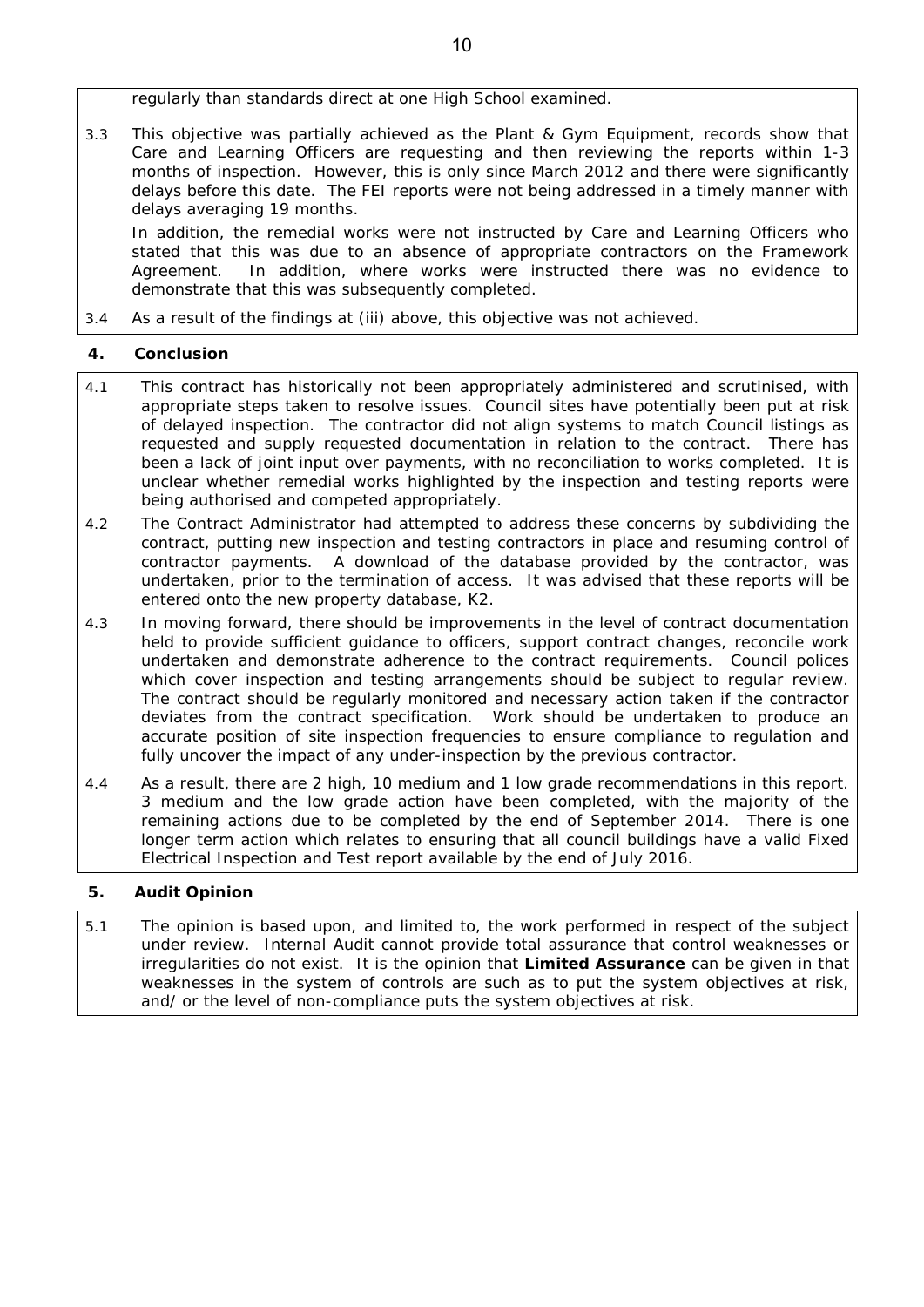|                    |                       |                                                                                                                                                                                                                                                                                                                                                                                                                                                                                                                       |                                                                                                                                             |                                                                                                                                                                                             | <b>APPENDIX2</b>                                 |                                                                                                |
|--------------------|-----------------------|-----------------------------------------------------------------------------------------------------------------------------------------------------------------------------------------------------------------------------------------------------------------------------------------------------------------------------------------------------------------------------------------------------------------------------------------------------------------------------------------------------------------------|---------------------------------------------------------------------------------------------------------------------------------------------|---------------------------------------------------------------------------------------------------------------------------------------------------------------------------------------------|--------------------------------------------------|------------------------------------------------------------------------------------------------|
| Report Title       |                       |                                                                                                                                                                                                                                                                                                                                                                                                                                                                                                                       |                                                                                                                                             |                                                                                                                                                                                             | Report No.                                       |                                                                                                |
|                    |                       | Care & Learning Service/ Development & Infrastructure Service - Inspection of Equipment in Schools                                                                                                                                                                                                                                                                                                                                                                                                                    |                                                                                                                                             |                                                                                                                                                                                             | HC13/017.bf.bf                                   |                                                                                                |
|                    |                       | The Action Plan contains 13 recommendations as follows:                                                                                                                                                                                                                                                                                                                                                                                                                                                               |                                                                                                                                             |                                                                                                                                                                                             |                                                  |                                                                                                |
| <b>Description</b> |                       |                                                                                                                                                                                                                                                                                                                                                                                                                                                                                                                       |                                                                                                                                             |                                                                                                                                                                                             | Priority                                         | Number                                                                                         |
|                    | Total recommendations | Important issues that managers should address and will benefit the Organisation if implemented.<br>Major issues that managers need to address as a matter of urgency<br>Minor issues that are not critical but managers should address.                                                                                                                                                                                                                                                                               |                                                                                                                                             | High<br>Low                                                                                                                                                                                 | Medium                                           | $\overline{C}$<br>$\frac{3}{2}$<br>$\mathbf{\Omega}$                                           |
|                    |                       |                                                                                                                                                                                                                                                                                                                                                                                                                                                                                                                       |                                                                                                                                             |                                                                                                                                                                                             |                                                  |                                                                                                |
| REPORT<br>REF.     | <b>GRADE</b>          | FINDING                                                                                                                                                                                                                                                                                                                                                                                                                                                                                                               | <b>RECOMMENDATION</b>                                                                                                                       | AGREED<br>MANAGEMENT<br>ACTION                                                                                                                                                              | <b>RESPONSIB</b><br>LE OFFICER                   | <b>TARGE</b><br>DATE<br><b>IMPLEMENTATION</b>                                                  |
| 3.1.1              | Medium                | have been expected as part of good<br>not<br>Various documentation which would<br>The "Electrical at Work" policy<br>policies which support Inspection<br>There are no policies for<br>& Testing arrangements either did<br>not exist or had not been updated<br>Local Exhaust Ventilation and<br>(1) A number of expected Council<br>Pressure Systems,<br>for several years. In particular:<br>could<br>was subject to review;<br>contract arrangements<br><b>Gym Equipment</b><br>found, in particular:<br>Lifting, | The Property Management<br>Section should ensure that:<br>(1) Appropriate polices are in<br>and<br>place, up to date<br>reviewed regularly. | response to legislative<br>(1) All existing and future<br>subsequently<br>reviewed annually or in<br>and Testing<br>policies will be updated<br>or other requirements.<br>Inspection<br>and | Management<br>Property<br>Officer<br><b>Risk</b> | $\equiv$<br>Policy review<br>updating<br>arrangements<br>are now<br>Complete.<br>place.<br>and |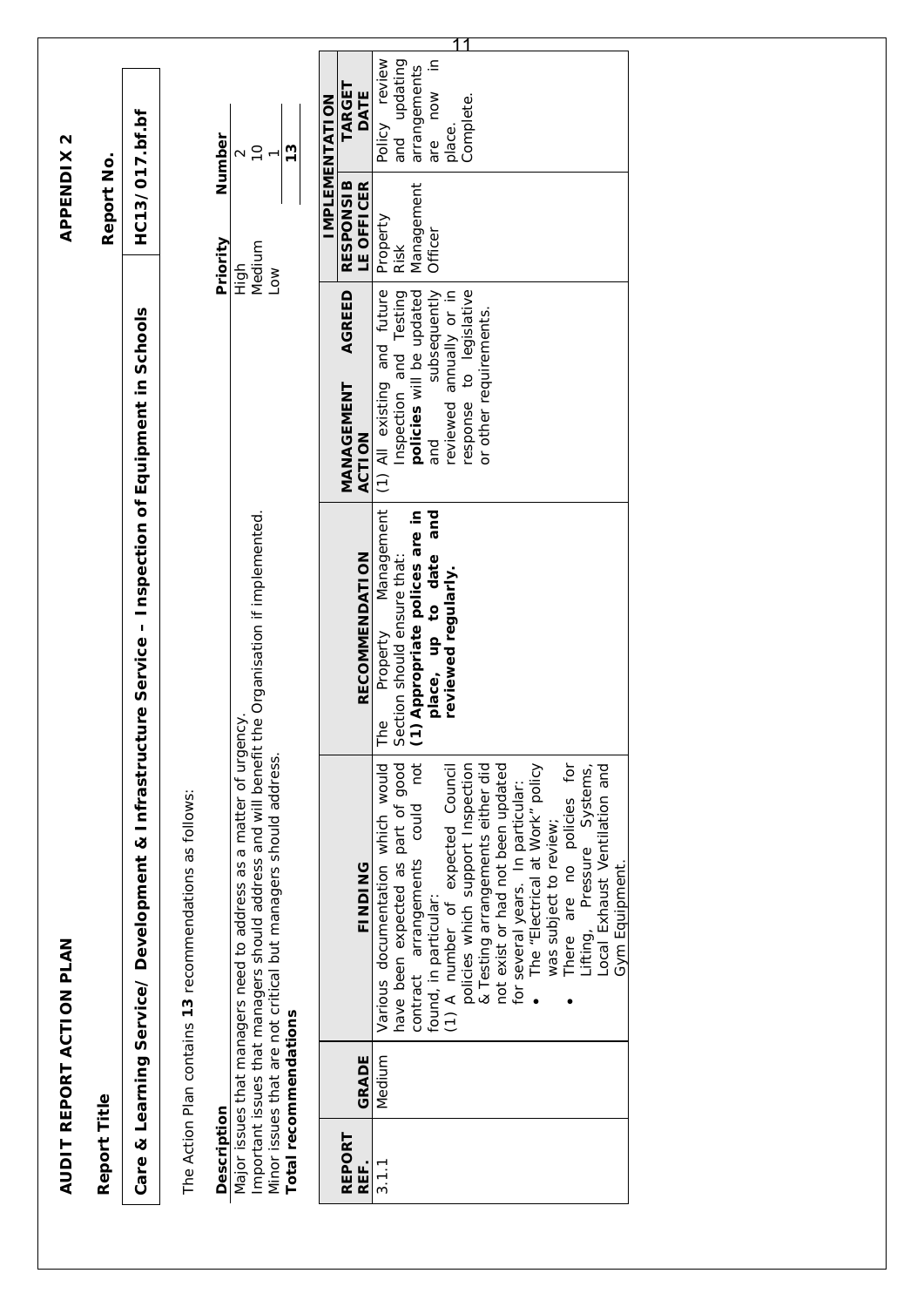| TARGET<br><b>DATE</b><br><b>IMPLEMENTATION</b><br>Complete<br>Complete<br>HC13/017.bf.bf<br>Report No.<br><b>RESPONSIB</b><br>LE OFFICER<br>Manager<br>Property<br>Manager<br>Property<br>held electronically in<br>contract<br>$\overline{c}$<br>are<br>New,<br>this<br>contract<br>is now<br>$\mathbf{e}$<br>and<br>management<br>$\overline{\mathbf{v}}$<br>$\overline{6}$<br>AGREED<br>Testing<br>individual contract files.<br>Inspection of Equipment in Schools<br>aware of their role<br>developed<br>$\frac{1}{2}$<br>ensure individuals<br>recommendation<br>that<br>and<br>procedures for<br>responsibilities.<br>documentation<br>arrangements<br>arrangements<br>management<br>(3) Appropriate<br>MANAGEMENT<br>(2) Inspection<br>achieved.<br>further<br>ensure<br>robust<br>ACTION<br>contract<br>individuals are aware of their<br>I&T guidance is in place to<br>involved<br>such<br>held,<br>role and responsibilities.<br>including any changes<br><b>RECOMMENDATION</b><br>as contract extensions.<br>$\frac{0}{2}$<br>appropriate<br>$\overline{\overline{6}}$<br>documentation<br>$\pmb{\mathsf{I}}$<br>Care & Learning Service/ Development & Infrastructure Service<br>ensure<br>$\overline{4}$<br>$\widetilde{\mathcal{G}}$<br>$\tilde{\omega}$<br>officers detailing their roles and<br>(3) There is no formal documentation<br>period April<br>There is no guidance available to<br>contract<br>the<br>2011 to March 2012<br>FINDING<br>extension for the<br>support<br>responsibilities.<br>$\overline{c}$<br>held<br>$\widehat{c}$<br>GRADE<br>Report Title<br>REPORT<br>$3.1.1$<br>(cont'd)<br>REF. |  |  |  |
|-----------------------------------------------------------------------------------------------------------------------------------------------------------------------------------------------------------------------------------------------------------------------------------------------------------------------------------------------------------------------------------------------------------------------------------------------------------------------------------------------------------------------------------------------------------------------------------------------------------------------------------------------------------------------------------------------------------------------------------------------------------------------------------------------------------------------------------------------------------------------------------------------------------------------------------------------------------------------------------------------------------------------------------------------------------------------------------------------------------------------------------------------------------------------------------------------------------------------------------------------------------------------------------------------------------------------------------------------------------------------------------------------------------------------------------------------------------------------------------------------------------------------------------------------------------------------------------------------------------------------------------|--|--|--|
|                                                                                                                                                                                                                                                                                                                                                                                                                                                                                                                                                                                                                                                                                                                                                                                                                                                                                                                                                                                                                                                                                                                                                                                                                                                                                                                                                                                                                                                                                                                                                                                                                                   |  |  |  |
|                                                                                                                                                                                                                                                                                                                                                                                                                                                                                                                                                                                                                                                                                                                                                                                                                                                                                                                                                                                                                                                                                                                                                                                                                                                                                                                                                                                                                                                                                                                                                                                                                                   |  |  |  |
|                                                                                                                                                                                                                                                                                                                                                                                                                                                                                                                                                                                                                                                                                                                                                                                                                                                                                                                                                                                                                                                                                                                                                                                                                                                                                                                                                                                                                                                                                                                                                                                                                                   |  |  |  |
|                                                                                                                                                                                                                                                                                                                                                                                                                                                                                                                                                                                                                                                                                                                                                                                                                                                                                                                                                                                                                                                                                                                                                                                                                                                                                                                                                                                                                                                                                                                                                                                                                                   |  |  |  |
|                                                                                                                                                                                                                                                                                                                                                                                                                                                                                                                                                                                                                                                                                                                                                                                                                                                                                                                                                                                                                                                                                                                                                                                                                                                                                                                                                                                                                                                                                                                                                                                                                                   |  |  |  |
|                                                                                                                                                                                                                                                                                                                                                                                                                                                                                                                                                                                                                                                                                                                                                                                                                                                                                                                                                                                                                                                                                                                                                                                                                                                                                                                                                                                                                                                                                                                                                                                                                                   |  |  |  |
|                                                                                                                                                                                                                                                                                                                                                                                                                                                                                                                                                                                                                                                                                                                                                                                                                                                                                                                                                                                                                                                                                                                                                                                                                                                                                                                                                                                                                                                                                                                                                                                                                                   |  |  |  |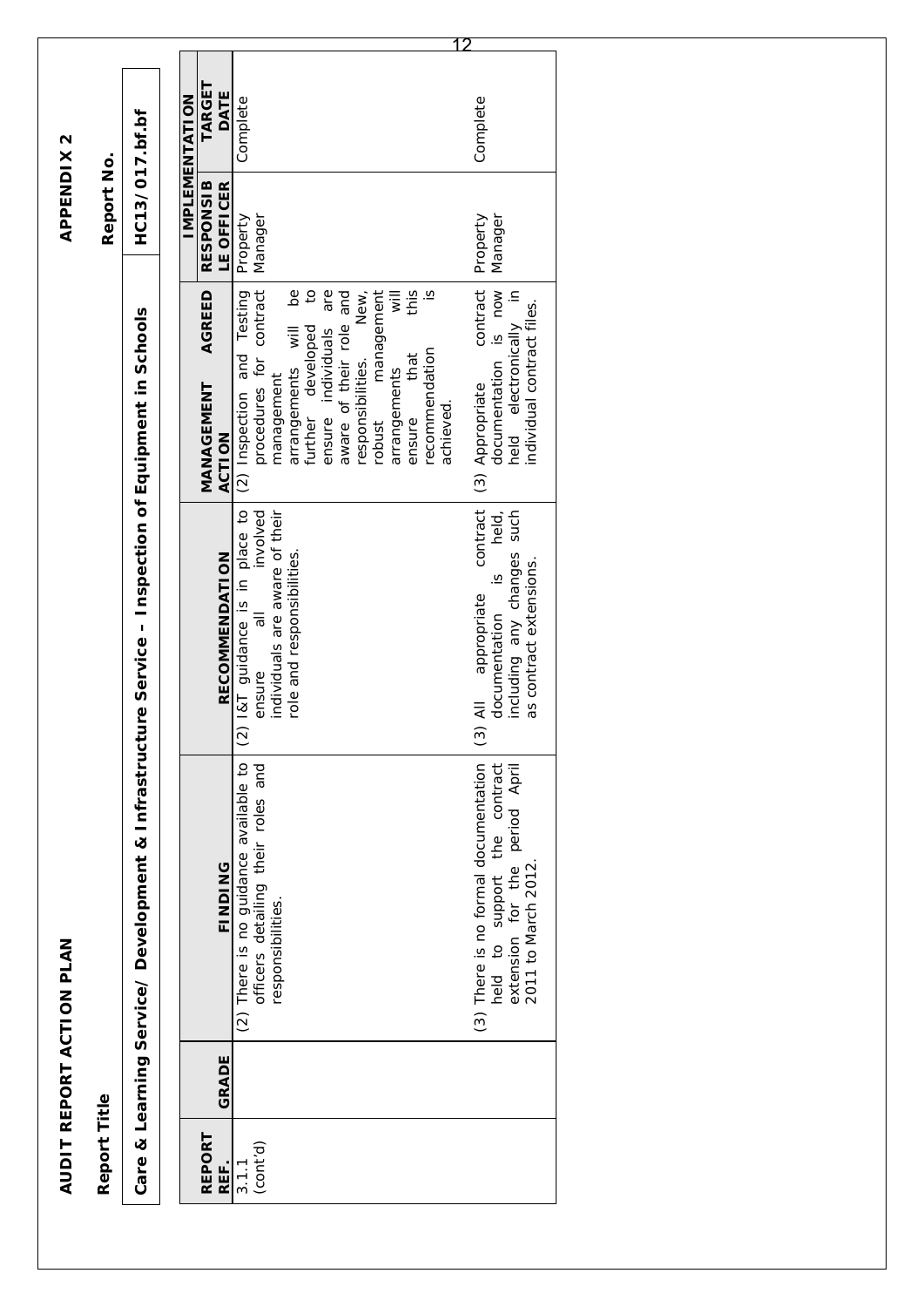| Report Title   |           |                                                                                                                                                                                                                                                                                                                                                        |                                                                                                                                                                                                                                                                                                                                                                                                                                                                                 |                                                                                                                                                                                                                                                                                                                                                                                                                                                              | Report No.                     |                       |
|----------------|-----------|--------------------------------------------------------------------------------------------------------------------------------------------------------------------------------------------------------------------------------------------------------------------------------------------------------------------------------------------------------|---------------------------------------------------------------------------------------------------------------------------------------------------------------------------------------------------------------------------------------------------------------------------------------------------------------------------------------------------------------------------------------------------------------------------------------------------------------------------------|--------------------------------------------------------------------------------------------------------------------------------------------------------------------------------------------------------------------------------------------------------------------------------------------------------------------------------------------------------------------------------------------------------------------------------------------------------------|--------------------------------|-----------------------|
|                |           | Care & Learning Service/ Development & Infrastructure Service - Inspection of Equipment in Schools                                                                                                                                                                                                                                                     |                                                                                                                                                                                                                                                                                                                                                                                                                                                                                 |                                                                                                                                                                                                                                                                                                                                                                                                                                                              | HC13/017.bf.bf                 |                       |
|                |           |                                                                                                                                                                                                                                                                                                                                                        |                                                                                                                                                                                                                                                                                                                                                                                                                                                                                 |                                                                                                                                                                                                                                                                                                                                                                                                                                                              |                                |                       |
|                |           |                                                                                                                                                                                                                                                                                                                                                        |                                                                                                                                                                                                                                                                                                                                                                                                                                                                                 |                                                                                                                                                                                                                                                                                                                                                                                                                                                              | <b>IMPLEMENTATION</b>          |                       |
| REPORT<br>REF. | GRADE     | <b>FINDING</b>                                                                                                                                                                                                                                                                                                                                         | <b>RECOMMENDATION</b>                                                                                                                                                                                                                                                                                                                                                                                                                                                           | AGREED<br>MANAGEMENT<br>ACTION                                                                                                                                                                                                                                                                                                                                                                                                                               | LE OFFICER<br><b>RESPONSIB</b> | <b>TARGE1</b><br>DATE |
| 3.1.2          | Medium    | during the period January 2010 to<br>and minutes of these were not always<br>December 2011. In addition, few<br>This is particualary<br>important as issues were identified<br>with the contractor failing to conform<br>There was limited contract monitoring<br>contract progress meetings were held<br>with the contract requirements.<br>retained. | Future contracts have agreed<br>Any non-conformance with<br>progress<br>the<br>monitoring measures in place<br>from the outset and these<br>contract is addressed<br>$\sigma$<br>Service should ensure that<br>and<br>Management<br>minutes are held for future<br>with the contractor in<br>held,<br>Section should ensure that:<br>records<br>Contract<br>prompt manner.<br>are<br>are adhered to.<br>appropriate<br>Property<br>meetings<br>reference<br>Where<br>the<br>The | for contract<br>monitoring<br>now in<br>now in<br>service<br>will be<br>are<br>management<br>Non-<br>issues<br>dealt with in timeous<br>progress<br>being held and minutes<br>taken and<br>in relevant<br><b>Minutes</b><br>when identified<br>are<br>are<br>for<br>conformance<br>project files.<br>being<br>measures<br>contracts.<br>meetings<br>recorded<br>Contract<br>out-puts<br>Contract<br>Contract<br>manner.<br>Meeting<br>place.<br>place<br>are | Manager<br>Property            | 13<br>Complete        |
| 3.1.3          | <b>NO</b> | a less<br>In addition, the contractor failed to<br>provide the required report format,<br>choosing instead to provide<br>detailed summary report                                                                                                                                                                                                       | required from the contractor in<br>terms of reporting requirements,<br>with<br>Management<br>Section should ensure that future<br>contracts explicitly highlight what<br>statutory legislation and quality<br>compliance<br>control requirements<br>Property<br>including<br>The<br>$\underline{\underline{\omega}}$                                                                                                                                                            | explicit on what outputs are<br>contractor and this will be<br>All future contracts will be<br>required from the appointed<br>enforced by the responsible<br>Contract Administrator.                                                                                                                                                                                                                                                                         | Manager<br>Property            | Complete              |

APPENDIX 2

**AUDIT REPORT ACTION PLAN APPENDIX 2** AUDIT REPORT ACTION PLAN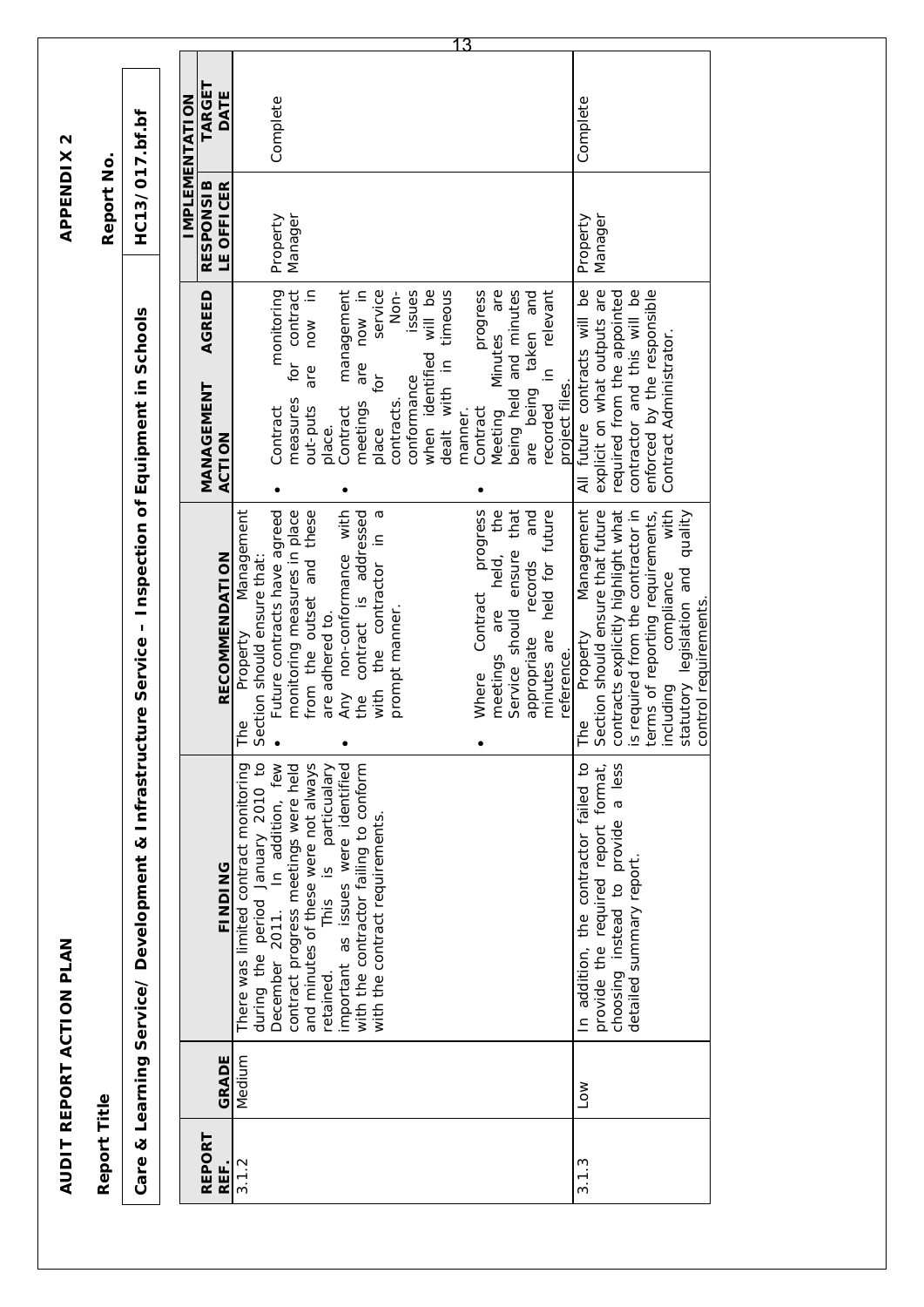| Report Title  |                                                                                                    |                                               |                             | Report No.       |                |
|---------------|----------------------------------------------------------------------------------------------------|-----------------------------------------------|-----------------------------|------------------|----------------|
|               | Care & Learning Service/ Development & Infrastructure Service - Inspection of Equipment in Schools |                                               |                             | HC13/017.bf.bf   |                |
|               |                                                                                                    |                                               |                             |                  |                |
|               |                                                                                                    |                                               |                             |                  | IMPLEMENTATION |
| REPORT        |                                                                                                    |                                               | <b>AGREED</b><br>MANAGEMENT | <b>RESPONSIB</b> | TARGET         |
| GRADE<br>REF. | <b>FINDING</b>                                                                                     | <b>RECOMMENDATION</b>                         | ACTION                      | LE OFFICER       | DATE           |
| High<br>3.1.4 | It is not possible to establish if the                                                             | Management<br>Property<br>The                 | Additional resources have   | უ<br>ნ<br>Head   | Complete       |
|               | contract sums paid were correct as:                                                                | that<br>ensure<br>Service should              | been allocated and will be  | Property         |                |
|               | No records were held to evidence                                                                   | contractual arrangements are                  | when<br>supplemented        |                  |                |
|               | changes to contract sum after<br>2008/09. No Contract Variations                                   | adhered, in that:                             | necessary to ensure that    |                  |                |
|               |                                                                                                    | All contract variations should                | Contract Administrators are |                  |                |
|               | found for 2009/10 onwards.                                                                         | be recorded, reconciled to                    | able to:                    |                  |                |
|               | schedule of works<br>o<br>S                                                                        | contract annual sums and<br>was               | Record all variations       |                  |                |
|               | provided by the contractor and it                                                                  | once submitted to<br>contractor, the contract | contract<br>Reconcile       |                  |                |
|               | is not known if the expected                                                                       | contract                                      | payments                    |                  |                |
|               | works were undertaken.                                                                             | variation checked to ensure                   | contract<br>Apply annual    |                  |                |
|               | No records were held to evidence                                                                   | the appropriate action has                    | price increases             |                  |                |
|               | the basis of annual price                                                                          | been taken.                                   |                             |                  |                |
|               | increases applied to the contract.                                                                 | the<br>supply<br>schedule<br>Contractors      |                             |                  |                |
|               |                                                                                                    | ð<br>appropriate                              |                             |                  |                |
|               |                                                                                                    | works and all payments                        |                             |                  |                |
|               |                                                                                                    | should be reconciled to this                  |                             |                  |                |
|               |                                                                                                    | before authorisation.                         |                             |                  |                |
|               |                                                                                                    | Any annual price increase                     |                             |                  |                |
|               |                                                                                                    | should be applied as set out                  |                             |                  |                |
|               |                                                                                                    | in the contract and confirmed                 |                             |                  |                |
|               |                                                                                                    | in writing                                    |                             |                  |                |
|               |                                                                                                    |                                               |                             |                  |                |
|               |                                                                                                    |                                               |                             |                  |                |

14

**AUDIT REPORT ACTION PLAN APPENDIX 2**

AUDIT REPORT ACTION PLAN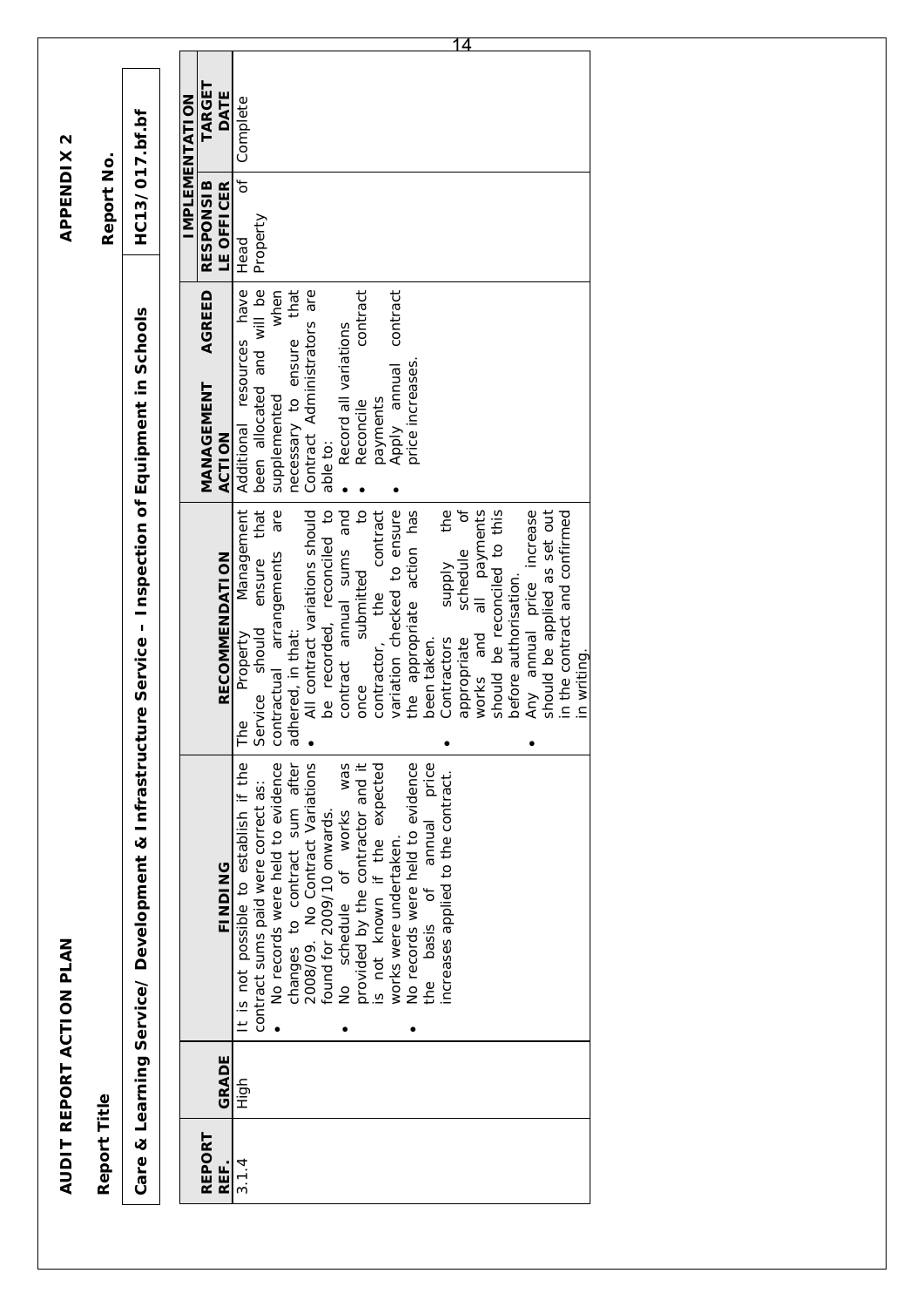| unsatisfactory<br>contract<br>GRADE<br>Medium<br><b>REPORT</b><br>3.1.5<br>REF. |                                                                                                                                                                                                                                                                                                                                                                                                                                                                                                                                           | Care & Learning Service/ Development & Infrastructure Service - Inspection of Equipment in Schools                                                                                                                                                                                                                                                                                                                                                                                            |                                                                                                                                                                                                                                                                                                                                                                          |                                            |                       |    |
|---------------------------------------------------------------------------------|-------------------------------------------------------------------------------------------------------------------------------------------------------------------------------------------------------------------------------------------------------------------------------------------------------------------------------------------------------------------------------------------------------------------------------------------------------------------------------------------------------------------------------------------|-----------------------------------------------------------------------------------------------------------------------------------------------------------------------------------------------------------------------------------------------------------------------------------------------------------------------------------------------------------------------------------------------------------------------------------------------------------------------------------------------|--------------------------------------------------------------------------------------------------------------------------------------------------------------------------------------------------------------------------------------------------------------------------------------------------------------------------------------------------------------------------|--------------------------------------------|-----------------------|----|
|                                                                                 |                                                                                                                                                                                                                                                                                                                                                                                                                                                                                                                                           |                                                                                                                                                                                                                                                                                                                                                                                                                                                                                               |                                                                                                                                                                                                                                                                                                                                                                          |                                            | HC13/017.bf.bf        |    |
|                                                                                 |                                                                                                                                                                                                                                                                                                                                                                                                                                                                                                                                           |                                                                                                                                                                                                                                                                                                                                                                                                                                                                                               |                                                                                                                                                                                                                                                                                                                                                                          |                                            | <b>IMPLEMENTATION</b> |    |
|                                                                                 |                                                                                                                                                                                                                                                                                                                                                                                                                                                                                                                                           |                                                                                                                                                                                                                                                                                                                                                                                                                                                                                               | AGREED<br>MANAGEMENT                                                                                                                                                                                                                                                                                                                                                     | <b>RESPONSIB</b>                           | <b>TARGET</b>         |    |
|                                                                                 | FINDING                                                                                                                                                                                                                                                                                                                                                                                                                                                                                                                                   | <b>RECOMMENDATION</b>                                                                                                                                                                                                                                                                                                                                                                                                                                                                         | <b>ACTION</b>                                                                                                                                                                                                                                                                                                                                                            | LE OFFICER                                 | DATE                  |    |
| recharge of                                                                     | $\overline{5}$<br>process for the<br>$\frac{1}{2}$<br>The arrangements for the payment of<br>were<br>were<br>this has<br>the<br>insurance premiums rather than the<br>confirm<br>$\&$ Risk<br>Section with no input from Property<br>amount or completed works invoiced.<br>sum<br>unsatisfactory as it was based<br>ð<br>invoices to the contractor<br>processed by the Insurance<br>as these<br>contract<br>Management Section to<br>ceased with termination<br>It should be noted that<br>In addition, the<br>the<br>inspection works. | recharge of contract sums, in<br>are appropriate arrangements in<br>and<br>contracts then they have the<br>Payments are reconciled and<br>Management<br>administer<br>corresponding responsibility<br>for the authorisation and<br>payment of any sums due to<br>agreed to the contract sum<br>Service should ensure that there<br>including any additions/<br>deletions and annual uplifts.<br>place for the payment<br>they<br>the contractor.<br>Property<br>Where<br>that:<br>$\Phi$<br>Ě | $\equiv$<br>with<br>for<br>contracts<br>the<br>and<br>Service<br>are being<br>payment<br>been<br>mechanisms have been<br>reviewed and payments<br>are being reconciled.<br>contract conditions<br>$\overline{c}$<br>and payments<br>Infrastructure<br>NOW<br>Responsibility<br>payment of<br>Development<br>administered<br>accordance<br>transferred<br>Contract<br>has | Manager<br>Property<br>Manager<br>Property | Complete<br>Complete  | 15 |
|                                                                                 |                                                                                                                                                                                                                                                                                                                                                                                                                                                                                                                                           | Recharges are on the basis<br>of work undertaken rather<br>than insurance premiums.                                                                                                                                                                                                                                                                                                                                                                                                           | The recharging process<br>account of actual costs<br>will be applied to take<br>has been realigned and<br>incurred per Service.                                                                                                                                                                                                                                          | Property<br>Manager                        | Complete              |    |
| information<br>reconciled.<br>system,<br>Medium<br>3.2.1                        | As a result there is no<br>assurance that all expected items<br>have been inspected in accordance<br>The contractor failed to use the<br>ð<br>never fully<br>Council's unique site identifiers and<br>instead used their own numbering<br>two sets<br>with the contract requirements.<br>the<br>were<br>and                                                                                                                                                                                                                               | Management<br>contracts include the explicit<br>condition that contractors include<br>the Unique Council Site<br>Section should ensure that future<br>identifiers, as provided within the<br>contract in any correspondence<br>and/ or reporting<br>Property<br>The                                                                                                                                                                                                                           | future<br>own<br>unique property code for<br>include the Council's<br>contracts have or<br>and<br>each property.<br>recent<br>$\overline{4}$                                                                                                                                                                                                                             | Manager<br>Property                        | Complete              |    |

AUDIT REPORT ACTION PLAN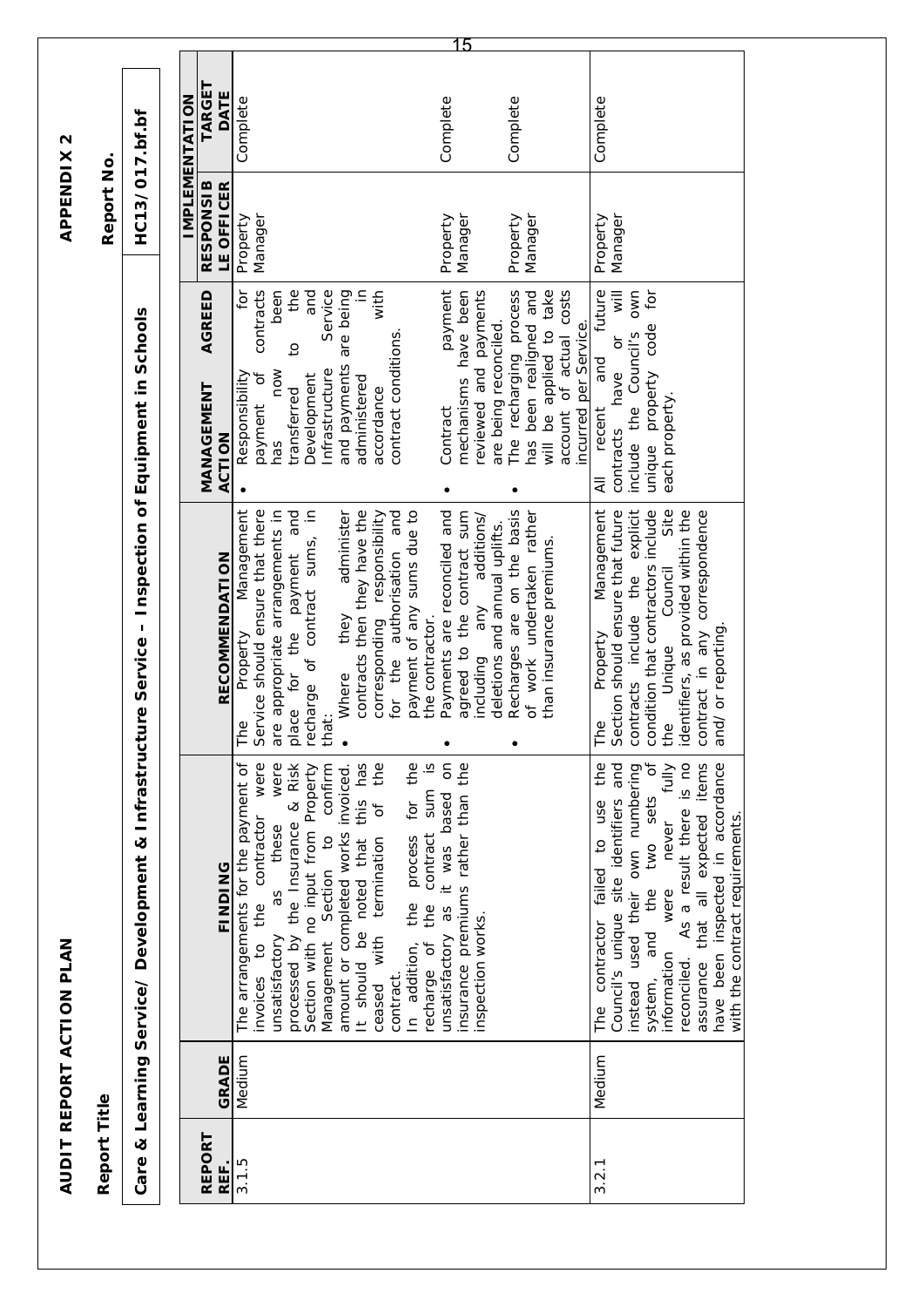| Report Title          |        |                                                                                                    |                                                          |                                                                                                                | Report No.                     |                                           |
|-----------------------|--------|----------------------------------------------------------------------------------------------------|----------------------------------------------------------|----------------------------------------------------------------------------------------------------------------|--------------------------------|-------------------------------------------|
|                       |        | Care & Learning Service/ Development & Infrastructure Service - Inspection of Equipment in Schools |                                                          |                                                                                                                | HC13/017.bf.bf                 |                                           |
|                       |        |                                                                                                    |                                                          |                                                                                                                |                                |                                           |
|                       |        |                                                                                                    |                                                          |                                                                                                                |                                | IMPLEMENTATION                            |
| <b>REPORT</b><br>REF. | GRADE  | <b>FINDING</b>                                                                                     | <b>RECOMMENDATION</b>                                    | <b>AGREED</b><br>MANAGEMENT<br><b>ACTION</b>                                                                   | <b>RESPONSIB</b><br>LE OFFICER | <b>TARGET</b><br>DATE                     |
| 3.2.2                 | Medium | asset register<br>absence of an<br>The                                                             | ) The Property Management                                | with<br>(1) Consultation                                                                                       | Property                       | 31/03/15                                  |
|                       |        | means that it cannot be established if                                                             | Section should work with                                 | Council service RPOs will                                                                                      | Manager                        | In Progress                               |
|                       |        | all assets and equipment were                                                                      | Services to ensure that an                               | take place to ensure                                                                                           |                                |                                           |
|                       |        | inspected in accordance with the                                                                   | accurate asset register is<br>produced and verified with | that asset registers are                                                                                       |                                |                                           |
|                       |        | contract requirements.                                                                             |                                                          | verified.                                                                                                      |                                |                                           |
|                       |        |                                                                                                    | respective site Responsible                              |                                                                                                                |                                |                                           |
|                       |        |                                                                                                    | Premise Officers.                                        |                                                                                                                |                                |                                           |
|                       |        |                                                                                                    | Services should then ensure<br>$\widehat{c}$             | (2) <b>Property Policy</b> will<br>require Client Service<br>Managers to ensure that<br>service specific asset | Property                       | Property                                  |
|                       |        |                                                                                                    | that this information is kept                            |                                                                                                                | Risk                           | NOV<br>Policy                             |
|                       |        |                                                                                                    | up to date and can be                                    |                                                                                                                | Management                     | Complete.                                 |
|                       |        |                                                                                                    | verified to any inspection                               |                                                                                                                | Officer                        | Service                                   |
|                       |        |                                                                                                    | reports.                                                 | registers are verified                                                                                         |                                | Consultation                              |
|                       |        |                                                                                                    |                                                          | and maintained at all                                                                                          |                                | $\subseteq$<br>process                    |
|                       |        |                                                                                                    |                                                          | times.                                                                                                         |                                | <u> 16</u><br>progress as<br>per 3.2.2(1) |
|                       |        |                                                                                                    |                                                          |                                                                                                                |                                |                                           |
|                       |        |                                                                                                    |                                                          |                                                                                                                |                                | above.                                    |
|                       |        |                                                                                                    |                                                          |                                                                                                                |                                |                                           |
|                       |        |                                                                                                    |                                                          |                                                                                                                |                                |                                           |

AUDIT REPORT ACTION PLAN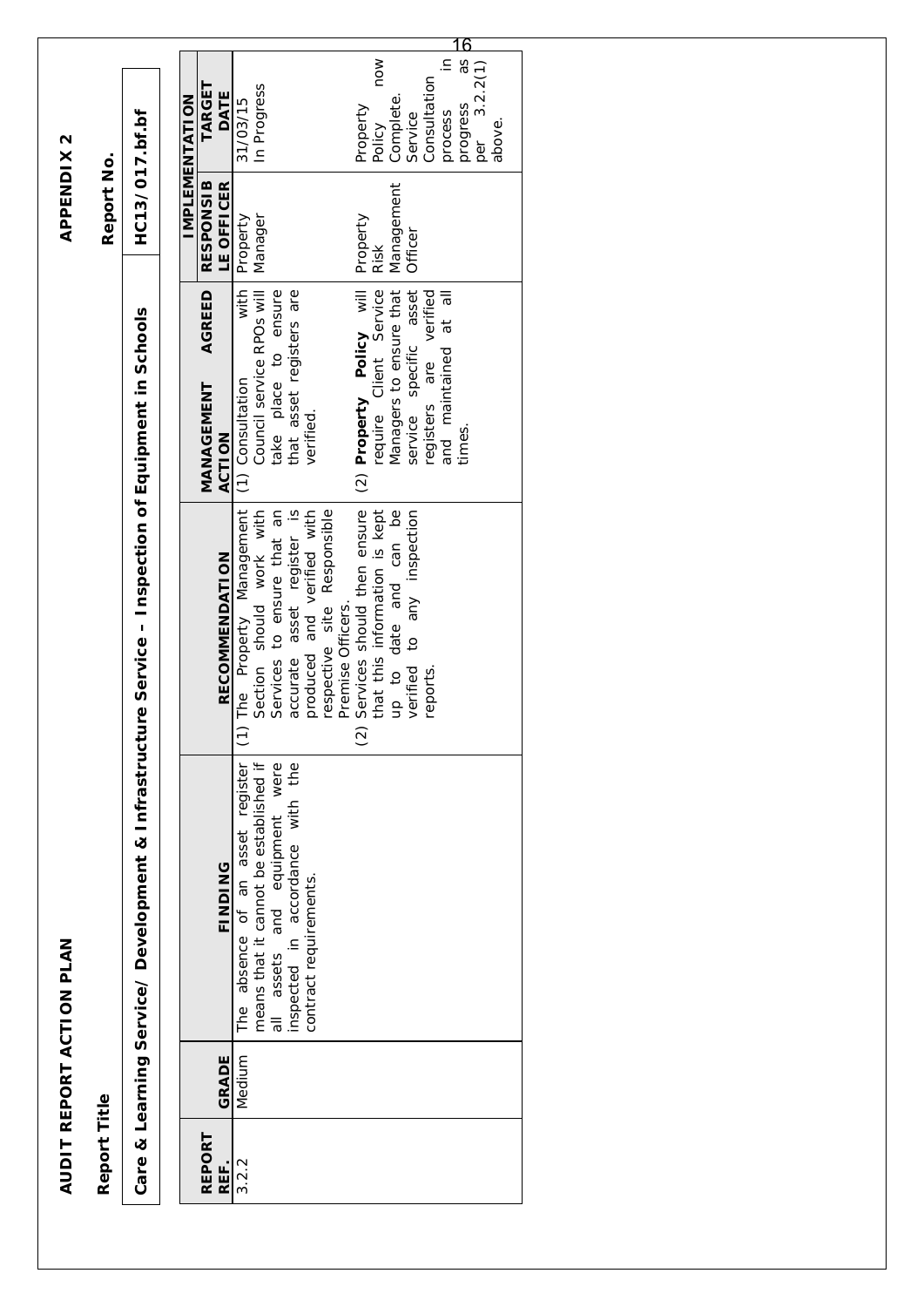| Report Title   |        |                                                                                                                                                                                                                                                                                                                                                                                                                               |                                                                                                                                                                                                                                                                                                                                                                                                                                                                                                                                                                                                                                                                |                                                                                                                                                                                                                                                                                                                                                                                                                                                                                                                                                                                                                                                                                | Report No.                                 |                       |
|----------------|--------|-------------------------------------------------------------------------------------------------------------------------------------------------------------------------------------------------------------------------------------------------------------------------------------------------------------------------------------------------------------------------------------------------------------------------------|----------------------------------------------------------------------------------------------------------------------------------------------------------------------------------------------------------------------------------------------------------------------------------------------------------------------------------------------------------------------------------------------------------------------------------------------------------------------------------------------------------------------------------------------------------------------------------------------------------------------------------------------------------------|--------------------------------------------------------------------------------------------------------------------------------------------------------------------------------------------------------------------------------------------------------------------------------------------------------------------------------------------------------------------------------------------------------------------------------------------------------------------------------------------------------------------------------------------------------------------------------------------------------------------------------------------------------------------------------|--------------------------------------------|-----------------------|
|                |        | Care & Learning Service/ Development & Infrastructure Service - Inspection of Equipment in Schools                                                                                                                                                                                                                                                                                                                            |                                                                                                                                                                                                                                                                                                                                                                                                                                                                                                                                                                                                                                                                |                                                                                                                                                                                                                                                                                                                                                                                                                                                                                                                                                                                                                                                                                | HC13/017.bf.bf                             |                       |
|                |        |                                                                                                                                                                                                                                                                                                                                                                                                                               |                                                                                                                                                                                                                                                                                                                                                                                                                                                                                                                                                                                                                                                                |                                                                                                                                                                                                                                                                                                                                                                                                                                                                                                                                                                                                                                                                                |                                            |                       |
|                |        |                                                                                                                                                                                                                                                                                                                                                                                                                               |                                                                                                                                                                                                                                                                                                                                                                                                                                                                                                                                                                                                                                                                |                                                                                                                                                                                                                                                                                                                                                                                                                                                                                                                                                                                                                                                                                |                                            | <b>IMPLEMENTATION</b> |
| REPORT<br>REF. | GRADE  | FINDING                                                                                                                                                                                                                                                                                                                                                                                                                       | <b>RECOMMENDATION</b>                                                                                                                                                                                                                                                                                                                                                                                                                                                                                                                                                                                                                                          | <b>AGREED</b><br>MANAGEMENT<br><b>ACTION</b>                                                                                                                                                                                                                                                                                                                                                                                                                                                                                                                                                                                                                                   | <b>RESPONSIB</b><br>LE OFFICER             | TARGET<br>DATE        |
| 3.2.3          | Medium | contactor's<br>Where a site contains multiple<br>buildings, only one building was<br>requiring inspection have been<br>cycle to obtain<br>Following the appointment of the new<br>An increased number of items<br>contactor this has highlighted further<br>It is expected that it will take a full 5<br>issues with previous<br>performance, namely:<br>fully inspected;<br>year inspection<br>accurate data.<br>identified. | The expanding programme of<br>inspection and testing of<br>review to discover the full impact<br>Management<br>Services should be notified of<br>is a risk that sites are not<br>risks are posed to individuals<br>There is a<br>undertake a<br>electrical inspection. There<br>compliant with Inspection<br>financial risk as additional<br>highlighted from this<br>The under-inspection of fixed<br>and testing regulations and<br>expenditure may be incurred<br>as a result of additional<br>and<br>operating within the sites.<br>inspection & testing<br>remedial works.<br>Section should<br>Property<br>equipment.<br>any risk<br>review.<br>The<br>ä | Contract payments to<br>A review of inspection<br>been<br>were reduced to<br>mitigate the need to<br>ЯÑ<br>enhanced programme of<br>Council Services are<br>contracts have been put<br>risks that may exist due<br>to any omissions of the<br>the previous poor-<br>engage new contractors<br>being notified where site<br>risks are identified and<br>installations are now<br>taken out of operation<br>8q<br>undertaken and interim<br>Inspection and Testing<br>performing contractor<br>inspection and testing.<br>in place to resolve any<br>previous Inspection and<br>any failed equipment/<br>to carry out<br>until they can<br>Testing contractor.<br>has<br>records | Manager<br>Property<br>Manager<br>Property | Complete<br>Complete  |
|                |        |                                                                                                                                                                                                                                                                                                                                                                                                                               |                                                                                                                                                                                                                                                                                                                                                                                                                                                                                                                                                                                                                                                                | repaired or replaced                                                                                                                                                                                                                                                                                                                                                                                                                                                                                                                                                                                                                                                           |                                            |                       |

AUDIT REPORT ACTION PLAN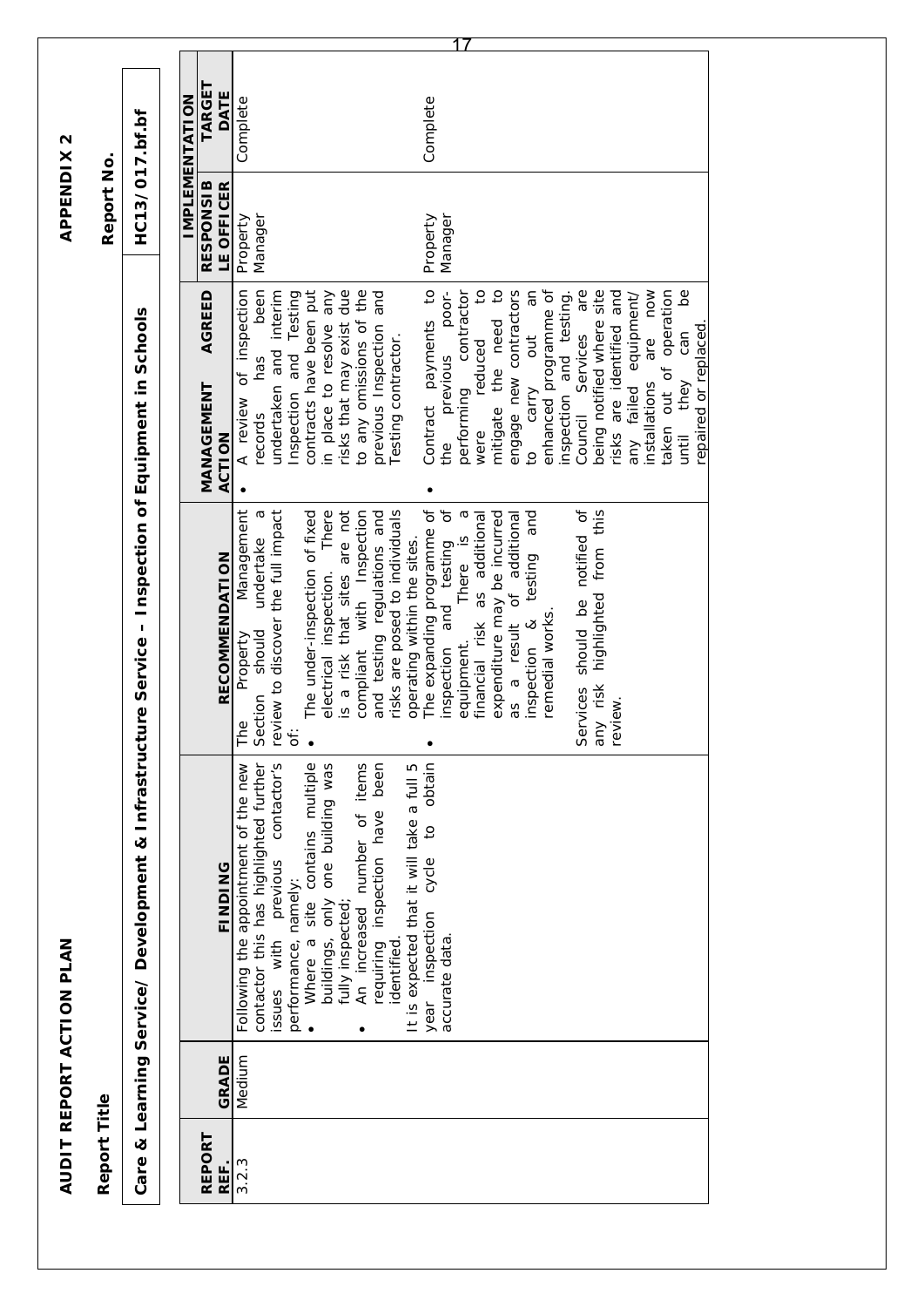|                                                                                                    |                                                | <u> 18</u>                                                                                                                                                                                                                                                                                                                                                                                                                                                                                                                                                                                                                                                                                                                                                                                                                                                                                                                                                                                                          |
|----------------------------------------------------------------------------------------------------|------------------------------------------------|---------------------------------------------------------------------------------------------------------------------------------------------------------------------------------------------------------------------------------------------------------------------------------------------------------------------------------------------------------------------------------------------------------------------------------------------------------------------------------------------------------------------------------------------------------------------------------------------------------------------------------------------------------------------------------------------------------------------------------------------------------------------------------------------------------------------------------------------------------------------------------------------------------------------------------------------------------------------------------------------------------------------|
|                                                                                                    | <b>TARGET</b><br>DATE<br><b>IMPLEMENTATION</b> | complete<br>target to<br>21/12/14<br>In Progress<br>29/07/16<br>$\frac{1}{\alpha}$<br>δ<br><u>be</u>                                                                                                                                                                                                                                                                                                                                                                                                                                                                                                                                                                                                                                                                                                                                                                                                                                                                                                                |
| HC13/017.bf.bf<br>Report No.                                                                       | <b>RESPONSIB</b><br>LE OFFICER                 | Manager<br>Manager<br>Property<br>Property                                                                                                                                                                                                                                                                                                                                                                                                                                                                                                                                                                                                                                                                                                                                                                                                                                                                                                                                                                          |
|                                                                                                    | <b>AGREED</b><br>MANAGEMENT<br>ACTION          | tendered and let in<br>March 2014 in order to<br>and tested. The South<br>and the North contract<br>$\subseteq$<br>available but due to<br>relied upon for the purpose<br>effective<br>Fixed<br>Testing contracts were<br>have sites that had gone<br>out of date re-inspected<br>contract has concluded<br>A further Fixed Electrical<br>Testing<br>Council<br>Electrical<br>Test<br>Note: Services have been<br>notified that Crimson reports<br>their lack of validation the<br>The Crimson data cannot be<br>Electrical Inspection and<br>been<br>$\overline{\mathsf{w}}$ ill<br>ensure that all council<br>ρ,<br>report available by the<br>$\overline{5}$<br>reports are deemed as being<br>buildings will have<br>which<br>complete<br>and<br>end of July 2016.<br>for<br>and<br>has<br>More<br>interim<br>valid Fixed<br>December 14.<br>nspection<br>nspection<br>emaining<br>contract<br>Property<br>awarded<br>actions are:<br>described.<br>unreliable.<br>Two<br>$\overline{\overline{z}}$<br>are<br>٠ |
|                                                                                                    | <b>RECOMMENDATION</b>                          | Any sites not listed on<br>Crimson<br>inspection & testing reports<br>Management<br>data is cleansed to provide<br>an accurate picture of when<br>last inspected.<br>Crimson and those with<br>$\sigma$<br>downloaded Crimson<br>inspection periods exceeding<br>guidelines should<br>be prioritised for inspection.<br>are notified that<br>The Property Manag<br>Section should ensure that:<br>'ნ<br>sites were<br>standard<br>Services<br>back-up<br>s held.<br>$(1)$ The<br>$\widehat{c}$                                                                                                                                                                                                                                                                                                                                                                                                                                                                                                                      |
| Care & Learning Service/ Development & Infrastructure Service – Inspection of Equipment in Schools | <b>FINDING</b>                                 | has been used to schedule when the<br>Crimson. Also prompt action was not<br>contract, the latest site reports were<br>manually re-named. The report date<br>9g<br>However, the reports<br>inspection date is used and the<br>not<br>up to date, and in agreement with<br>always taken to address any remedial<br>The contractor provided all inspection<br>as a result of termination of the<br>and<br>provided are not just inspections, and<br>not<br>so there is the risk that the wrong<br>and<br>In response to access being removed<br>reports on their database (Crimson)<br>Learning Service's records were<br>required inspection periods are<br>It was also identified that Care<br>Crimson<br>should<br>downloaded from<br>inspection<br>works identified.<br>complied with.<br>undertaken.<br>next                                                                                                                                                                                                     |
|                                                                                                    | GRADE                                          | High                                                                                                                                                                                                                                                                                                                                                                                                                                                                                                                                                                                                                                                                                                                                                                                                                                                                                                                                                                                                                |
| Report Title                                                                                       | REPORT<br>REF.                                 | 3.2.4                                                                                                                                                                                                                                                                                                                                                                                                                                                                                                                                                                                                                                                                                                                                                                                                                                                                                                                                                                                                               |

AUDIT REPORT ACTION PLAN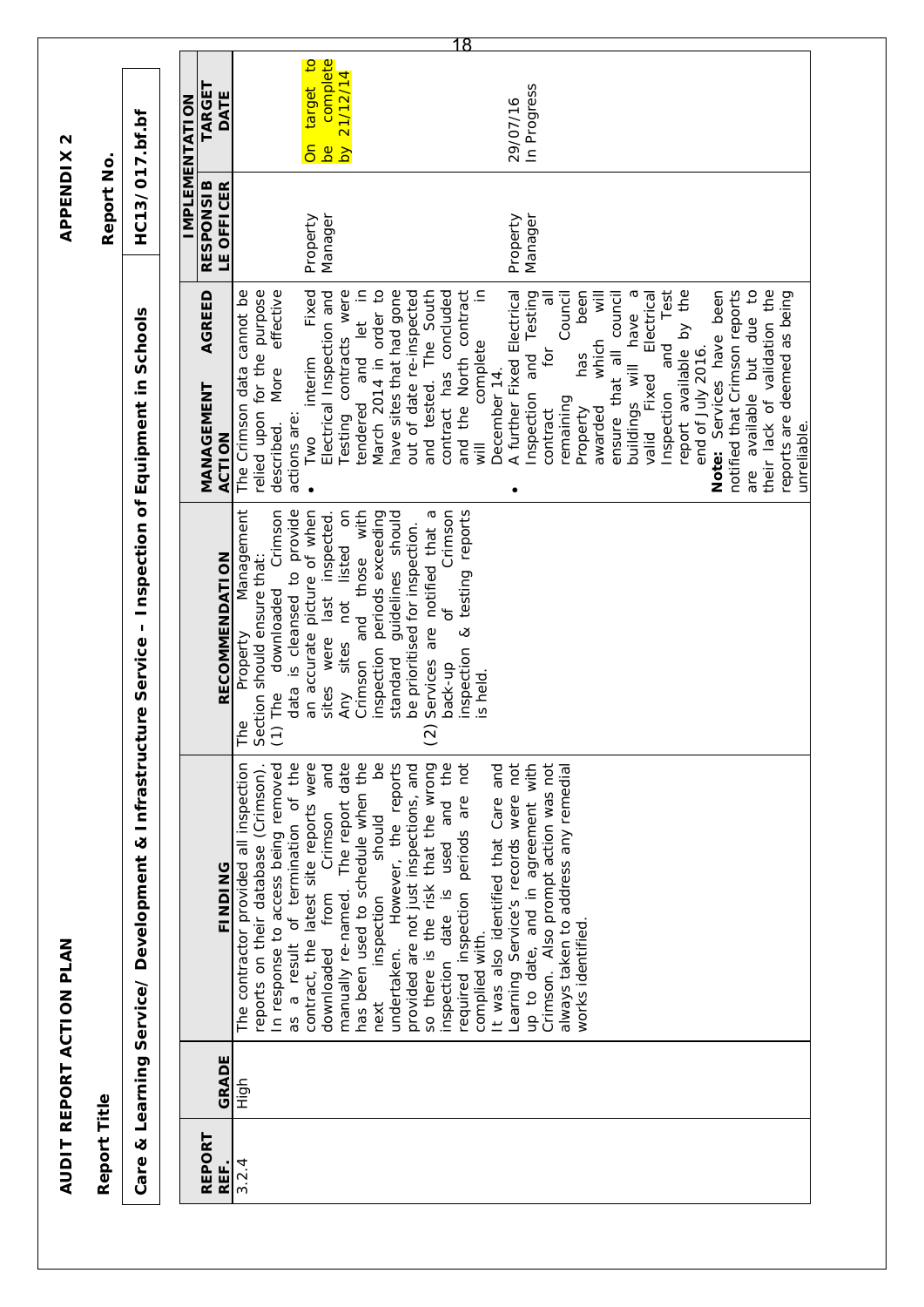| <b>TARGET</b><br>DATE<br><b>IMPLEMENTATION</b><br>Complete<br>Complete<br>HC13/017.bf.bf<br>Report No.<br><b>RESPONSIB</b><br>LE OFFICER<br>Manager<br>Manager<br>Property<br>Property<br>new<br>$\equiv$<br>contractors to ensure that<br>are<br>9q<br>resolved<br>be circulated timeously to<br>the<br>Client Service<br>provides<br>Premises Managers<br>addition to this all inspection<br>progress<br>being held<br>appointed service<br>adhered to and that contract<br>Any deviation from contract<br>progress<br>service<br>Service contract reports will<br>of inspection<br>Testing<br>a web based<br>$\overline{5}$<br>certification is now e-mailed<br>out to Premises Managers<br>being<br>Contract Administrators will<br>AGREED<br>Managers.<br>Care & Learning Service/ Development & Infrastructure Service – Inspection of Equipment in Schools<br>to copies of<br>certificates.<br>programmes<br>would<br>record<br>meetings with the<br>are<br>The<br>contract<br>and<br>and<br>regular<br>Client Service<br>which<br>MANAGEMENT<br>are<br>and<br>contract has<br>specifications<br>specifications<br>contractors.<br>reports to<br>inspection<br>circulation<br>Inspection<br>Managers.<br>discussed<br>contract<br>with the<br>meetings<br>followed.<br>ACTION<br>Regular<br>monitor<br>Council<br>during<br>access<br>portal<br>these are in<br>accordance with the contract's<br>Service<br>contract representatives that the<br>timeframe and the<br>Management<br>ensure that the<br>schedule of works and required<br>standards. Any variances should<br>promptly addressed with the<br>Management<br>of all<br>reports<br>appropriate records updated to<br>inspection periods are monitored<br>$\sigma$<br>$\equiv$<br><b>RECOMMENDATION</b><br>undertaken<br>remind<br>inspection<br>forwarding<br>that<br>should<br>Property<br>Property<br>Section should<br>and<br>evidence this<br>and<br><u>od</u><br>ensure<br>reasonable<br>contractor<br>Service<br>review<br>testing<br>should<br>$\Phi$<br>$\mathbb{O}$<br>$\overline{c}$<br>Ě<br>$\mathcal{S}^{\mathbb{O}}$<br>Ě<br>$\ddot{}$<br>At one school plant equipment<br>months, in the forwarding of some<br>performed within<br>No record on Crimson of South<br>been undertaken but could not<br>more<br>to verify that<br>always<br>In addition, there were<br>significant delays, averaging over 19<br>Contract<br>Administrator confirmed that had<br>being<br>reviewed and forwarded in a timely<br>Previous inspection dates for FEI<br>띧<br>establish<br>were not recorded on Crimson.<br>being<br>were<br>this is not<br>inspected<br>regularly than required.<br>The<br>the specified timescale as:<br>possible to<br>FINDING<br>Primary<br>possible<br>reports<br>specify the date.<br>were<br>being<br>inspected.<br>as<br>was not<br>inspections<br>evidenced.<br>It is not<br>inspection<br>Lodge<br>was<br>manner<br>reports<br>$\pm$<br>$\bullet$<br>٠<br>Medium<br>Medium<br>GRADE<br>Report Title<br>REPORT<br>3.2.5<br>REF.<br>3.3.1 |  | AUDIT REPORT ACTION PLAN |                   | <b>APPENDIX2</b> |    |
|--------------------------------------------------------------------------------------------------------------------------------------------------------------------------------------------------------------------------------------------------------------------------------------------------------------------------------------------------------------------------------------------------------------------------------------------------------------------------------------------------------------------------------------------------------------------------------------------------------------------------------------------------------------------------------------------------------------------------------------------------------------------------------------------------------------------------------------------------------------------------------------------------------------------------------------------------------------------------------------------------------------------------------------------------------------------------------------------------------------------------------------------------------------------------------------------------------------------------------------------------------------------------------------------------------------------------------------------------------------------------------------------------------------------------------------------------------------------------------------------------------------------------------------------------------------------------------------------------------------------------------------------------------------------------------------------------------------------------------------------------------------------------------------------------------------------------------------------------------------------------------------------------------------------------------------------------------------------------------------------------------------------------------------------------------------------------------------------------------------------------------------------------------------------------------------------------------------------------------------------------------------------------------------------------------------------------------------------------------------------------------------------------------------------------------------------------------------------------------------------------------------------------------------------------------------------------------------------------------------------------------------------------------------------------------------------------------------------------------------------------------------------------------------------------------------------------------------------------------------------------------------------------------------------------------------------------------------------------------------------------------------------------------------------|--|--------------------------|-------------------|------------------|----|
|                                                                                                                                                                                                                                                                                                                                                                                                                                                                                                                                                                                                                                                                                                                                                                                                                                                                                                                                                                                                                                                                                                                                                                                                                                                                                                                                                                                                                                                                                                                                                                                                                                                                                                                                                                                                                                                                                                                                                                                                                                                                                                                                                                                                                                                                                                                                                                                                                                                                                                                                                                                                                                                                                                                                                                                                                                                                                                                                                                                                                                            |  |                          |                   |                  |    |
|                                                                                                                                                                                                                                                                                                                                                                                                                                                                                                                                                                                                                                                                                                                                                                                                                                                                                                                                                                                                                                                                                                                                                                                                                                                                                                                                                                                                                                                                                                                                                                                                                                                                                                                                                                                                                                                                                                                                                                                                                                                                                                                                                                                                                                                                                                                                                                                                                                                                                                                                                                                                                                                                                                                                                                                                                                                                                                                                                                                                                                            |  |                          |                   |                  |    |
|                                                                                                                                                                                                                                                                                                                                                                                                                                                                                                                                                                                                                                                                                                                                                                                                                                                                                                                                                                                                                                                                                                                                                                                                                                                                                                                                                                                                                                                                                                                                                                                                                                                                                                                                                                                                                                                                                                                                                                                                                                                                                                                                                                                                                                                                                                                                                                                                                                                                                                                                                                                                                                                                                                                                                                                                                                                                                                                                                                                                                                            |  |                          |                   |                  |    |
|                                                                                                                                                                                                                                                                                                                                                                                                                                                                                                                                                                                                                                                                                                                                                                                                                                                                                                                                                                                                                                                                                                                                                                                                                                                                                                                                                                                                                                                                                                                                                                                                                                                                                                                                                                                                                                                                                                                                                                                                                                                                                                                                                                                                                                                                                                                                                                                                                                                                                                                                                                                                                                                                                                                                                                                                                                                                                                                                                                                                                                            |  |                          |                   |                  |    |
|                                                                                                                                                                                                                                                                                                                                                                                                                                                                                                                                                                                                                                                                                                                                                                                                                                                                                                                                                                                                                                                                                                                                                                                                                                                                                                                                                                                                                                                                                                                                                                                                                                                                                                                                                                                                                                                                                                                                                                                                                                                                                                                                                                                                                                                                                                                                                                                                                                                                                                                                                                                                                                                                                                                                                                                                                                                                                                                                                                                                                                            |  |                          |                   |                  |    |
|                                                                                                                                                                                                                                                                                                                                                                                                                                                                                                                                                                                                                                                                                                                                                                                                                                                                                                                                                                                                                                                                                                                                                                                                                                                                                                                                                                                                                                                                                                                                                                                                                                                                                                                                                                                                                                                                                                                                                                                                                                                                                                                                                                                                                                                                                                                                                                                                                                                                                                                                                                                                                                                                                                                                                                                                                                                                                                                                                                                                                                            |  |                          |                   |                  |    |
|                                                                                                                                                                                                                                                                                                                                                                                                                                                                                                                                                                                                                                                                                                                                                                                                                                                                                                                                                                                                                                                                                                                                                                                                                                                                                                                                                                                                                                                                                                                                                                                                                                                                                                                                                                                                                                                                                                                                                                                                                                                                                                                                                                                                                                                                                                                                                                                                                                                                                                                                                                                                                                                                                                                                                                                                                                                                                                                                                                                                                                            |  |                          |                   |                  | 19 |
|                                                                                                                                                                                                                                                                                                                                                                                                                                                                                                                                                                                                                                                                                                                                                                                                                                                                                                                                                                                                                                                                                                                                                                                                                                                                                                                                                                                                                                                                                                                                                                                                                                                                                                                                                                                                                                                                                                                                                                                                                                                                                                                                                                                                                                                                                                                                                                                                                                                                                                                                                                                                                                                                                                                                                                                                                                                                                                                                                                                                                                            |  |                          | for their review. |                  |    |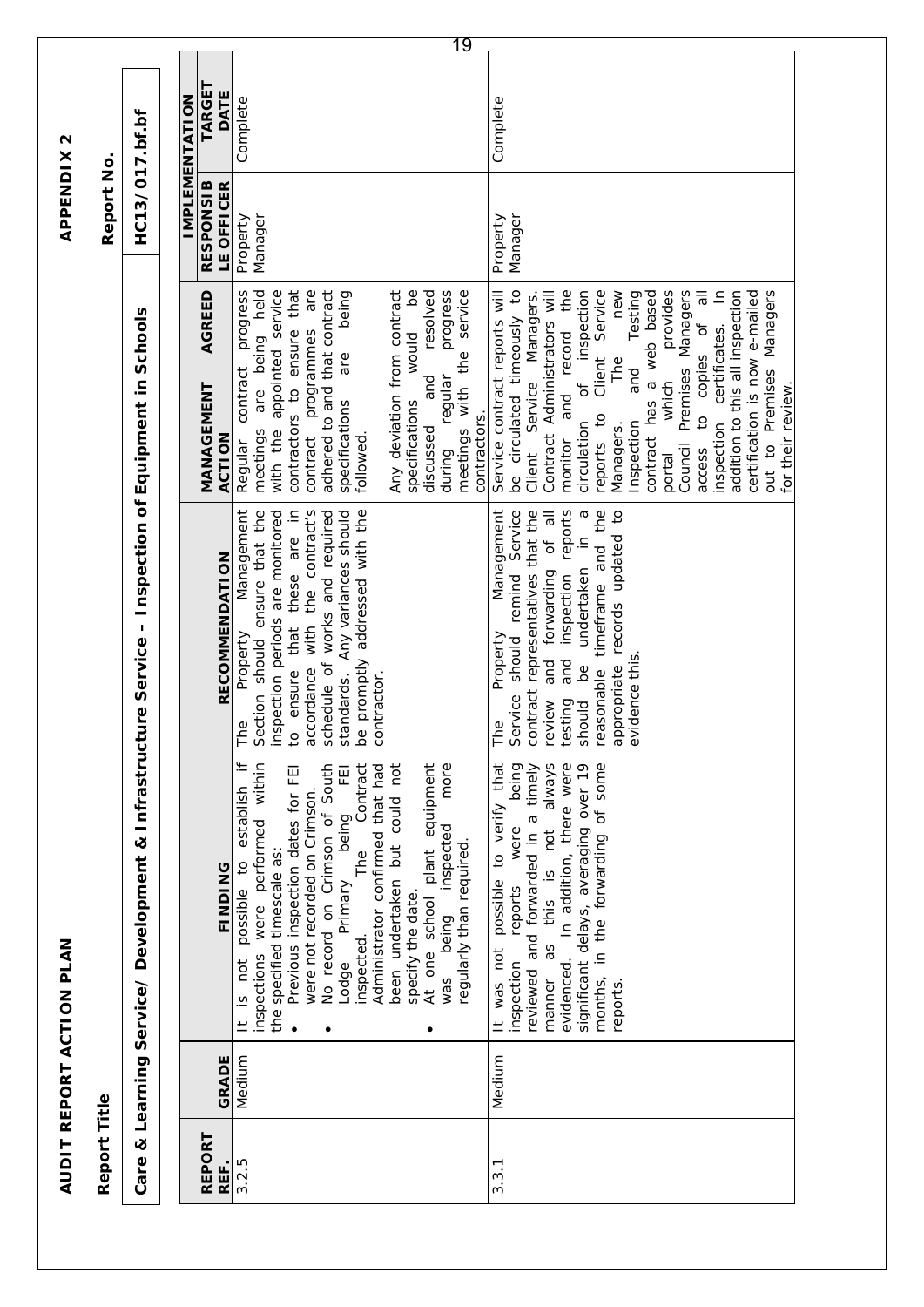|                                                                                                                    |  |                       |                                |                                                                                                                                                                          | 20                                                                                                                                                                                                                                                |                                                                                                                                                                                                                               |                                                                                                                                                                                                                                                                                                        |
|--------------------------------------------------------------------------------------------------------------------|--|-----------------------|--------------------------------|--------------------------------------------------------------------------------------------------------------------------------------------------------------------------|---------------------------------------------------------------------------------------------------------------------------------------------------------------------------------------------------------------------------------------------------|-------------------------------------------------------------------------------------------------------------------------------------------------------------------------------------------------------------------------------|--------------------------------------------------------------------------------------------------------------------------------------------------------------------------------------------------------------------------------------------------------------------------------------------------------|
|                                                                                                                    |  | <b>IMPLEMENTATION</b> | <b>TARGE</b><br>DATE           | Complete                                                                                                                                                                 | Complete                                                                                                                                                                                                                                          | complete<br>target to<br>by 28/11/14<br>å<br><u>be</u>                                                                                                                                                                        | Complete                                                                                                                                                                                                                                                                                               |
| HC13/017.bf.bf<br>Report No.                                                                                       |  |                       | <b>RESPONSIB</b><br>LE OFFICER | Manager<br>Property                                                                                                                                                      | Manager<br>Property                                                                                                                                                                                                                               | Manager<br>Property                                                                                                                                                                                                           | Manager<br>Property                                                                                                                                                                                                                                                                                    |
| Care & Learning Service/ Development & Infrastructure Service - Inspection of Equipment in Schools<br>Report Title |  |                       | AGREED<br>MANAGEMENT<br>ACTION | Services to proceed with<br>remedial works will be<br>recorded in each service<br>(1) Instructions from Client<br>contract file.                                         | $\mathsf{B}^{\mathsf{C}}$<br>Client<br>Services to ensure that<br>they are able to operate<br>the<br>the<br>and testing<br>records held in<br>and interrogate<br>$\equiv$<br>$\overline{c}$<br>inspection<br>distributed<br>database.<br>Guidance | requesting procurement<br>ĮÓ<br>ð<br>remedial works will be<br>and<br>communicated to Client<br>completion<br>Service Managers.<br>procedure<br>established<br>and<br>$(2)$ A                                                 | and<br>Client Service Managers<br>via the Councils Quick<br>Service<br>behalf of<br>the<br>specialist<br>ð<br>full tendering procedure.<br>alternatively under<br>process<br>contracts on<br>nfrastructure<br>will procure<br>Development<br>Quote<br>$\widehat{c}$                                    |
|                                                                                                                    |  |                       | <b>RECOMMENDATION</b>          | the relevant<br>Services to ensure that<br>appropriate information<br>Management<br>Section should<br>The Property<br>Remind                                             | guidance is distributed on<br>works<br>appropriate<br>how to operate the new<br>and testing management<br>is held to evidence any<br>inspection<br>contractor's<br>authorised<br>remedial<br>system.<br>Ensure                                    | to relevant Services. This<br>should include links to the<br>remedial works should be<br>$\sigma$<br>The procedure for requesting<br>documented and distributed<br>Framework Agreement<br>Service contracts.<br>$\widehat{c}$ | Infrastructure Service staff<br>accordingly in order that an<br>Where Services identify the<br>the<br>appropriate solution can be<br>specialist<br>Framework Agreement, they<br>should notify Development &<br>$\overline{a}$<br>$\sigma$<br>contractors<br>identified<br>absence<br>$\widehat{\odot}$ |
|                                                                                                                    |  |                       | <b>FINDING</b>                 | highlighted by I&T reports were<br>confirm<br>works<br>authorised and completed<br>$\overline{c}$<br>remedial<br>possible<br>not<br>whether<br>It was<br>$\widehat{\Xi}$ |                                                                                                                                                                                                                                                   | reason provided for this was the<br>works were not addressed. The<br>lack of suitable contractors on the<br>(2) It was established that a number<br>of Care and Learning remedial<br>Framework Agreement.                     |                                                                                                                                                                                                                                                                                                        |
|                                                                                                                    |  |                       | GRADE                          | Medium                                                                                                                                                                   |                                                                                                                                                                                                                                                   |                                                                                                                                                                                                                               |                                                                                                                                                                                                                                                                                                        |
|                                                                                                                    |  |                       | <b>REPORT</b><br>REF.          | 3.3.2                                                                                                                                                                    |                                                                                                                                                                                                                                                   |                                                                                                                                                                                                                               |                                                                                                                                                                                                                                                                                                        |

AUDIT REPORT ACTION PLAN